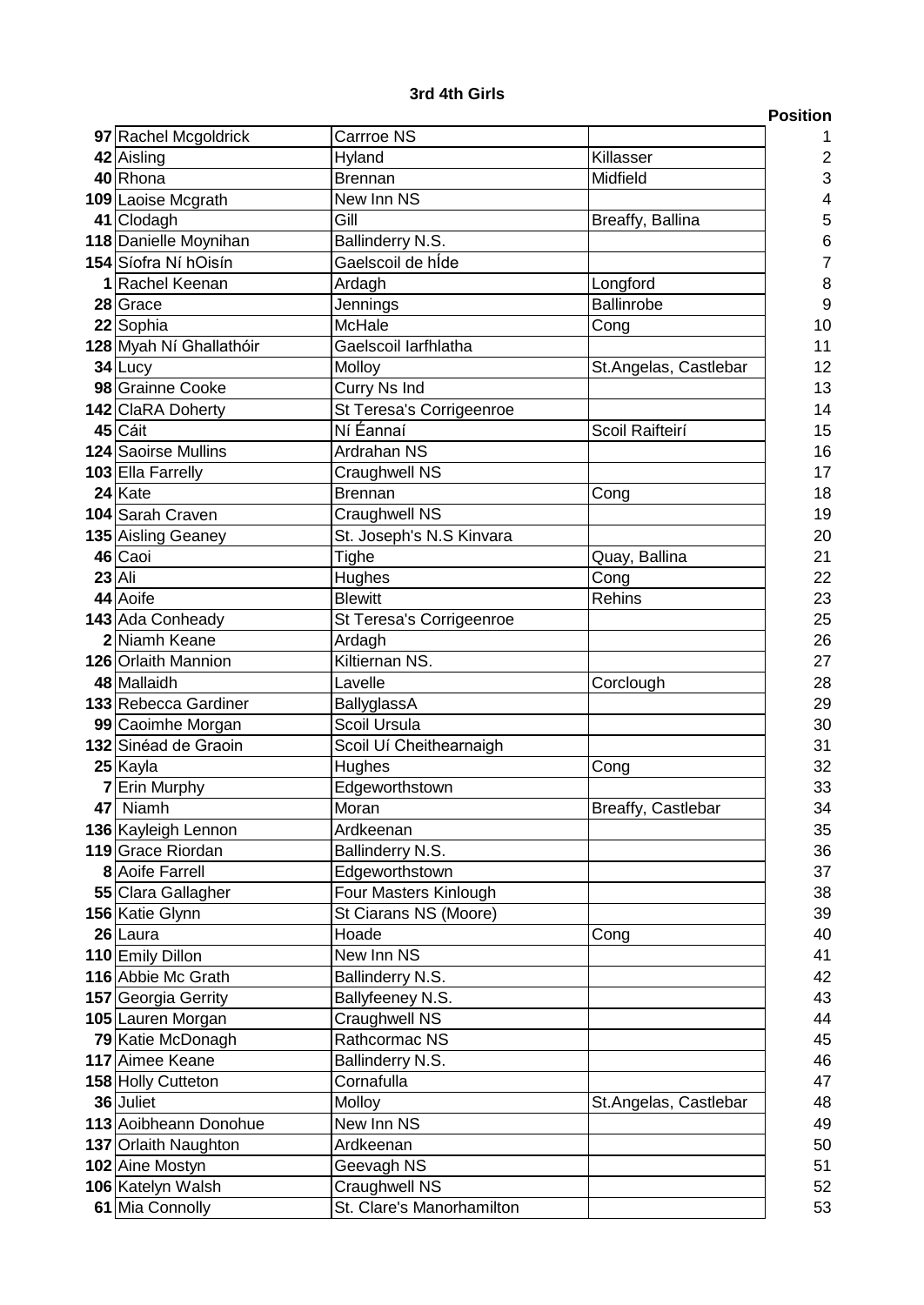| 138 Emily Lennon                  | Ardkeenan                                     |                       | 54       |
|-----------------------------------|-----------------------------------------------|-----------------------|----------|
| 31 Karolina                       | <b>Boldina</b>                                | <b>Ballinrobe</b>     | 55       |
| 92 Aoife Ni Ghallchoir            | Gaelscoil Chnoc na Re                         |                       | 56       |
| 115 Abbie Daly                    | Ballinderry N.S.                              |                       | 57       |
| 107 Claudia McGuinness            | Craughwell NS                                 |                       | 58       |
| 108 Ciara O'Connor                | Craughwell NS                                 |                       | 59       |
| 91 Keelyn Ruiseil                 | Gaelscoil Chnoc na Re                         |                       | 60       |
| 3 Maria Hayden                    | Ardagh                                        |                       | 61       |
| 4 Sarah Hughes                    | Ardagh                                        |                       | 62       |
| 87 Hannah McNicholas              | <b>Strandhill NS</b>                          |                       | 63       |
| 35 Zara                           | Cuningham                                     | St.Angelas, Castlebar | 64       |
| 85 Megan Bohan                    | Strandhill NS                                 |                       | 65       |
| 100 Sarah McDaniel                | Ransboro NS                                   |                       | 66       |
| 30 Rachel                         | Gallagher                                     | Ballinrobe            | 67       |
| 149 Róisín Glennon                | St Ronan's NS Taughmaconnell                  |                       | 68       |
| 112 Heather Kenny                 | New Inn NS                                    |                       | 69       |
| 10 Ciara Crossan                  | Edgeworthstown                                |                       | 70       |
| 20 Clodagh Masterson              | Melview                                       |                       | 71       |
| 81 Emma Carroll                   | Rathcormac NS                                 |                       | 72       |
| 14 Maria Crossan                  | Newtownforbes                                 |                       | 73       |
| 27 Amy                            | Forde                                         | Cong                  | 74       |
| 111 Mary Brigid Cosgrove          | New Inn NS                                    |                       | 75       |
| 145 Lauren Mc Quaid               | St Teresa's Corrigeenroe                      |                       | 76       |
| 38 Sorcha                         | Higgins                                       | St.Angelas, Castlebar | 77       |
| 62 Karen Mulvaney-Kelly           | St. Clare's Manorhamilton                     |                       | 78       |
| 67 Laura McNibola                 | Killnagross                                   |                       | 79       |
| 101 Laura McGuire                 | Owenbeg NS Ind                                |                       | 80       |
| 12 Niamh Brady                    | Edgeworthstown                                |                       | 81       |
| 80 Dearbhla Kivlehan              | Rathcormac NS                                 |                       | 82       |
| 19 Clara Forbes                   | Ballymahon                                    |                       | 83       |
| 150 Natasha Costello              | St Ronan's NS Taughmaconnell                  |                       | 84       |
| 39 Winnie                         | Lawrence                                      | St.Angelas, Castlebar | 85       |
| 11 Catherine Coyle                | Edgeworthstown                                |                       | 86       |
| 114 Allanah Spellman              | New Inn NS                                    |                       | 87       |
| 146 Errin Monahan                 | St Teresa's Corrigeenroe                      |                       | 88       |
| 33 Roisin                         | Tierney                                       | <b>Ballinrobe</b>     | 89       |
| 37 Maya                           | Kulendran                                     | St.Angelas, Castlebar | 90       |
| 58 Caithlin McMorrow              | Four Masters Kinlough                         |                       | 91       |
| 59 Aoife Gallagher                | Four Masters Kinlough<br><b>Strandhill NS</b> |                       | 92<br>93 |
| 86 Aoife Feehily<br>18 Lucy Maher | Newtownforbes                                 |                       | 94       |
| 15 Grace McVeigh                  | Newtownforbes                                 |                       | 95       |
| 5 Caitlin Derwin                  | Ardagh                                        |                       | 96       |
| 95 Molly O Riordan                | Gaelscoil Chnoc na Re                         |                       | 97       |
| 140 Leah Naughton                 | Ardkeenan                                     |                       | 98       |
| 60 Corey Gilligan                 | Four Masters Kinlough                         |                       | 99       |
| 151 Aoibhe Costello               | St Ronan's NS Taughmaconnell                  |                       | 100      |
| 83 Katie Regan                    | Rathcormac NS                                 |                       | 101      |
| 68 Megan Rooney                   | Largy NS                                      |                       | 102      |
| 141 Susie Kelly                   | Ardkeenan                                     |                       | 103      |
| 139 Katie Dolan                   | Ardkeenan                                     |                       | 104      |
| 63 Gemma Farrell                  | St. Clare's Manorhamilton                     |                       | 105      |
| 96 Saorla Ni Bhroin               | Gaelscoil Chnoc na Re                         |                       | 106      |
| 32 Aoibhinn                       | Cummins                                       | Ballinrobe            | 107      |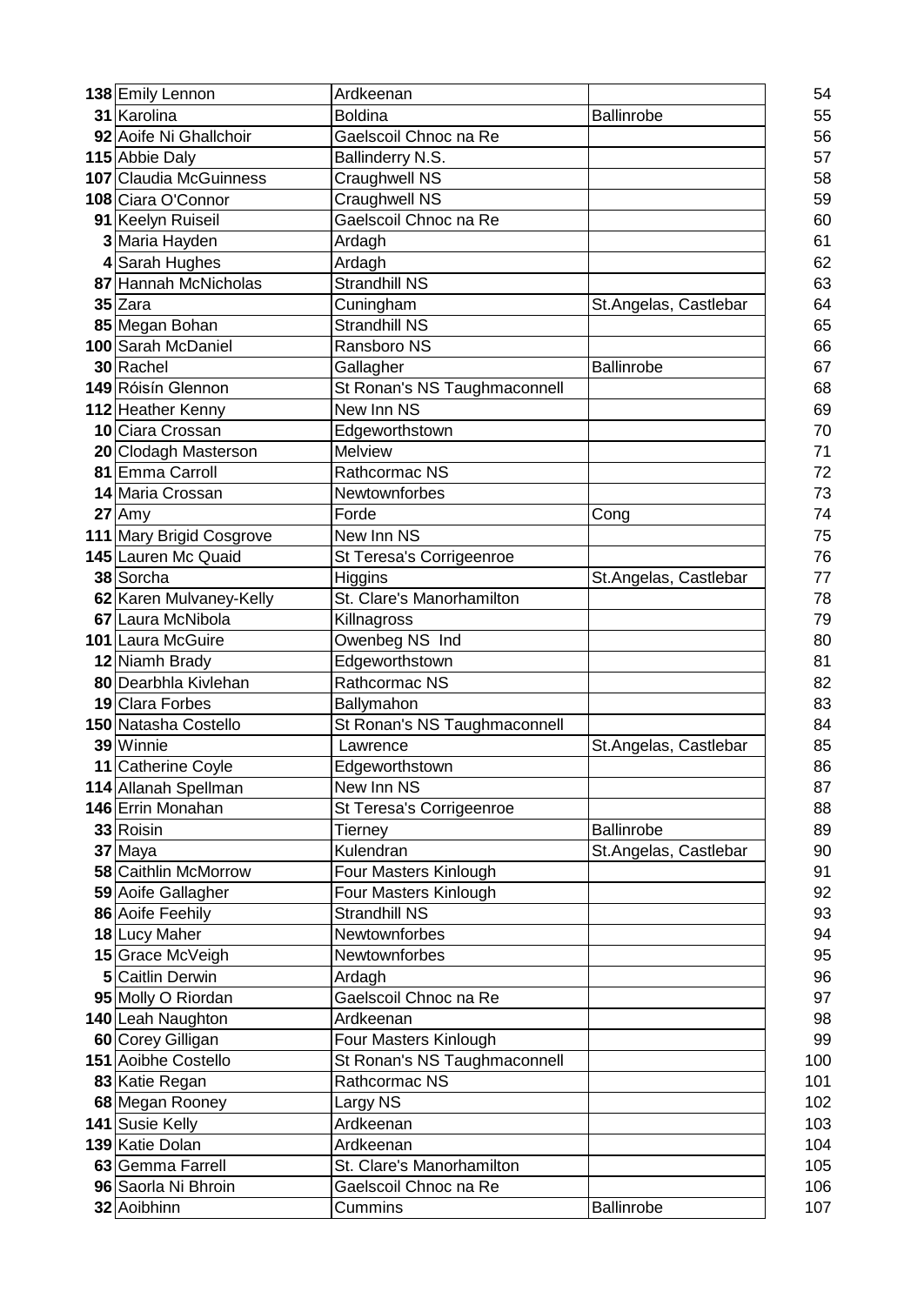| 772 |                               |                           | 108 |
|-----|-------------------------------|---------------------------|-----|
|     | 120 Ava D\avy                 | Ballinderry N.S.          | 109 |
|     | 78 Hannah Morgan              | Drumcong                  | 110 |
|     | 84 Aoife Kerrigan             | Rathcormac NS             | 111 |
|     | 94 Tilly Oileabhard           | Gaelscoil Chnoc na Re     | 112 |
|     | 77 Katie Browne               | Drumcong                  | 113 |
|     | 82 Alicia O'Boyle             | Rathcormac NS             | 114 |
|     | 16 Louise Hopkins             | Newtownforbes             | 115 |
|     | 93 Anna Nic an Bhreithiunaigh | Gaelscoil Chnoc na Re     | 116 |
|     | 90 Sarah Sheridan             | <b>Strandhill NS</b>      | 117 |
|     | 9 Kayla Masterson             | Edgeworthstown            | 118 |
|     | 88 Hannah Roe                 | <b>Strandhill NS</b>      | 119 |
|     | 57 Rebecca Oates              | Four Masters Kinlough     | 120 |
|     | 66 Lucy Boyle                 | St. Clare's Manorhamilton | 121 |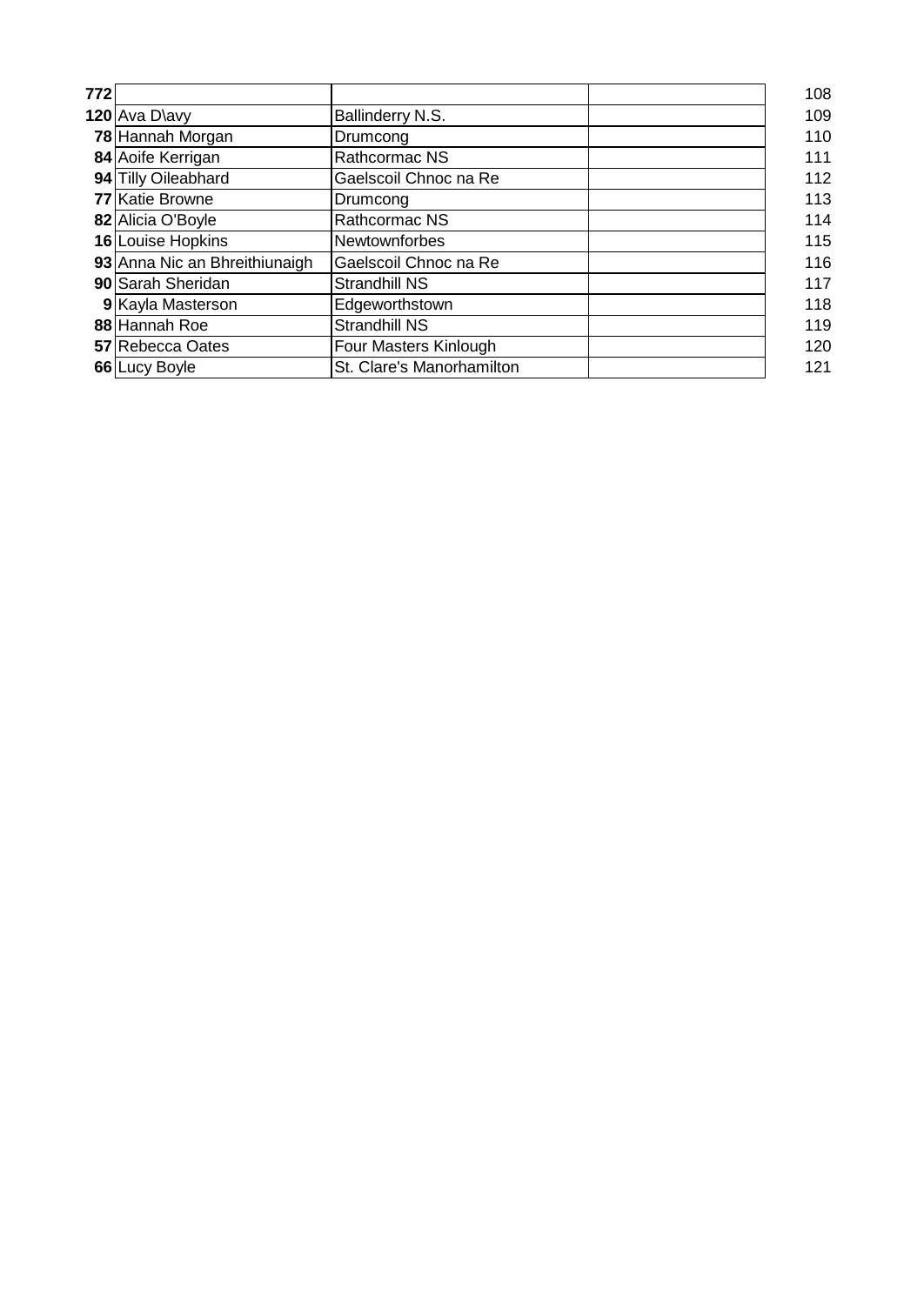## **3rd 4th Boys**

|                         |                                    |                            | Position       |
|-------------------------|------------------------------------|----------------------------|----------------|
| 288 Cian Halligan       | St. Patrick's Primary School, Tuam |                            | 1              |
| 315 Dan Costello        | Cornafulla                         |                            | $\overline{c}$ |
| $200$ Ruben             | Gillespie                          | Quay, Ballina              | 3              |
| $202$ Sean              | O Cillin                           | Gaelscoil Uileog de Burca  | 4              |
| 284 Cian Connaughton    | Carrabane                          |                            | 5              |
| 265 Darragh Fahy        | <b>Bullaun</b>                     |                            | 6              |
| 182 Barry               | Langan                             | Ballinrobe                 | 7              |
| 181 Conor McHugh        | Stonepark                          |                            | 8              |
| 286 Enda Keane          | Kilkerrin                          |                            | 9              |
| 170 James Hagan         | Newtownforbes                      |                            | 10             |
| 285 Oisin Maher         | Scoil Mhuire Clifden               |                            | 11             |
| 293 Patrick Flynn       | Menlough NS                        |                            | 12             |
| 204 Matthew             | Kelly                              | Parke                      | 13             |
| 291 Kyle Delaney        | <b>Brierfield NS</b>               |                            | 14             |
| 258 Kyle Gabbidon       | Geevagh NS                         |                            | 15             |
| 268 Keegan Connaire     | <b>Bullaun</b>                     |                            | 16             |
| 309 Aaron Hogan         | Creagh N.S.                        |                            | 17             |
| 318 Cian Gilhooly       | Clonown N.S.                       |                            | 18             |
| $198$ Colm              | Henaghan                           | Snugboro                   | 19             |
| 201 Rui                 | Silva Dias                         | <b>Belcara</b>             | 20             |
| 209 Paddy               | Dixon                              | Aughalasheen               | 21             |
| 252 Cathal Gilligan     | Ransboro NS                        |                            | 22             |
| 210 Luke Farrell        | St. Clare's Manorhamilton          |                            | 23             |
| 322 David Mannoin       | <b>Tisrara NS</b>                  |                            | 24             |
| 207 David               | Delaney                            | Tooreen                    | 25             |
| $195$ joe               | Reilly                             | Snugboro                   | 26             |
| 189 Sean Og             | <b>McGuiness</b>                   | Crossmolina                | 27             |
| 289 Fionn Higgins       | Scoil Mhuire Clarinbridge          |                            | 27             |
| 316 Christian Donlon    | Cloontuskert N S                   |                            | 28             |
| 208 Sean                | Halleran                           | <b>Claremorris Boys NS</b> | 29             |
| 251 Tom Rene Mac Conrua | Gaelscoil chnoc na Re              |                            | 30             |
| 177 Peter Farrell       | Stonepark                          |                            | 31             |
| 194 Oran                | Ludden                             | Snugboro                   | 32             |
| 165 Senan Murphy        | Edgeworthstown                     |                            | 33             |
| 266 Darren Ward         | <b>Bullaun</b>                     |                            | 34             |
| 255 Oisin Choo          | Ransboro NS                        |                            | 35             |
| 180 Daire Farrell       | Ardagh                             |                            | 36             |
| 229 Niall Ahern         | Ballinamore                        |                            | 37             |
| 241 Eoghan Fenton       | Strandhill                         |                            | 38             |
| 246 Conor O Muiri       | Gaelscoil chnoc na Re              |                            | 39             |
| 317 Dylan Keane         | <b>Tarmon NS</b>                   |                            | 40             |
| 264 Andrew Keane        | <b>Bullaun</b>                     |                            | 41             |
| 232 Colm Rooney         | Largy                              |                            | 42             |
| 321 Okiki Wilson        | <b>Tarmon NS</b>                   |                            | 43             |
| $205$ Ross              | Connolly                           | Breaffy, Castlebar         | 44             |
| 292 Shane Earls         | New Inn NS                         |                            | 45             |
| 304 Isaac Oliver        | St Ronan's NS Taughmaconnell       |                            | 46             |
| 263 Aidan Gabbidan      | Geevagh NS                         |                            | 47             |
| 257 Danielle Gillen     | Ransboro NS                        |                            | 48             |
| 197 Aaron               | Harcourt                           | Snugboro                   | 49             |
| 186 Haroon              | Murtaza                            | Ballinrobe                 | 50             |
| 253 James Lynch         | Ransboro NS                        |                            | 51             |
|                         |                                    |                            | 52             |
| 297 Conor Carley        | Scoil Bhride Four Mile House       |                            |                |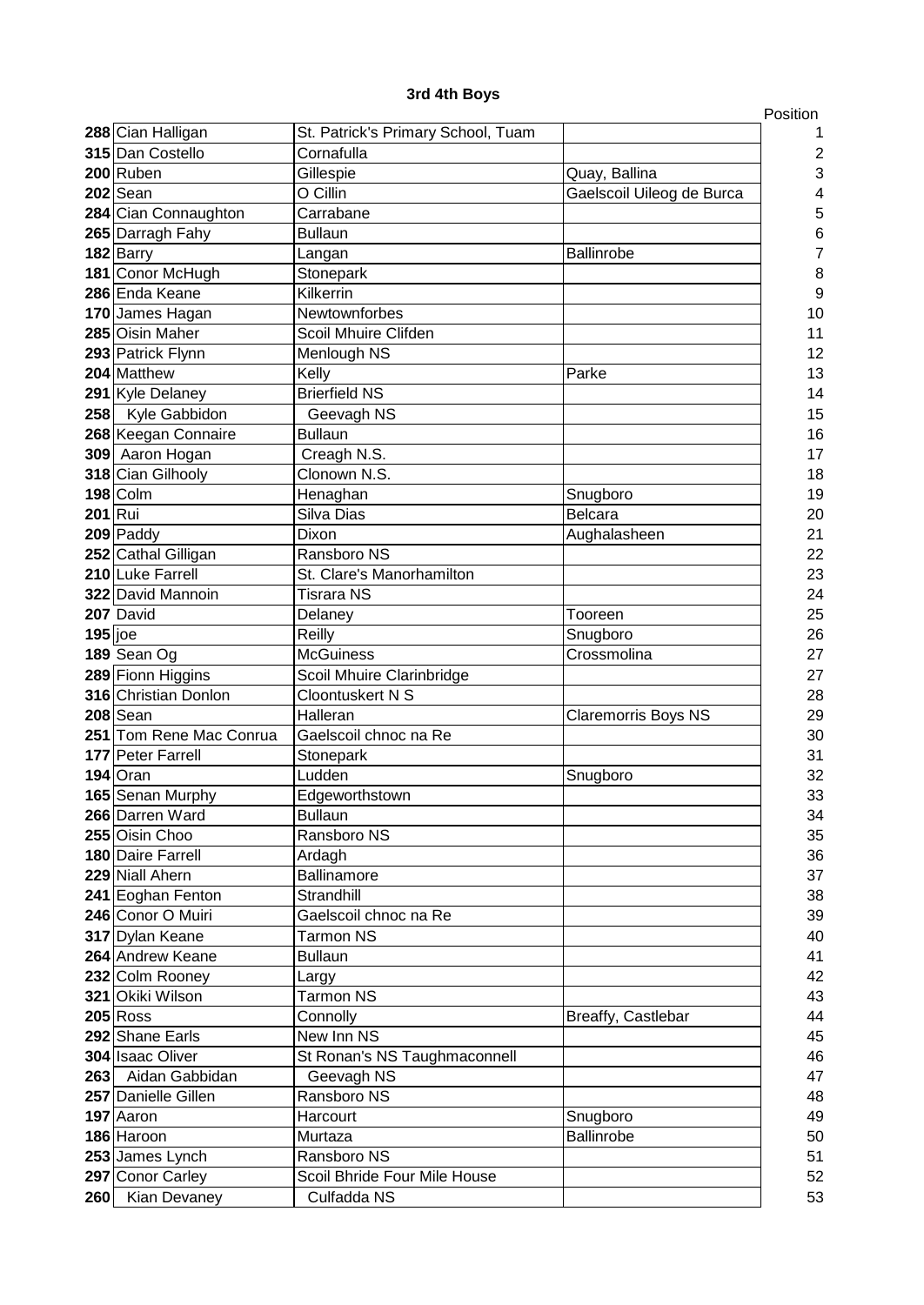| 243 Stephen O'Connor    | Strandhill                   |                   | 54  |
|-------------------------|------------------------------|-------------------|-----|
| 211 James Hughes        | St. Clare's Manorhamilton    |                   | 55  |
| $184$ Jack              | Philbin                      | Ballinrobe        | 56  |
| 179 Sean Greally        | Melview                      |                   | 58  |
| 254 Killian Corkery     | Ransboro NS                  |                   | 59  |
| 212 Ronan Fox           | St. Clare's Manorhamilton    |                   | 60  |
| 307 Michael Brooks      | St Ronan's NS Taughmaconnell |                   | 61  |
| 242 Ryan Burrows        | Strandhill                   |                   | 62  |
| 223 Josh McWeeney       | St. Patrick Drumshanbo       |                   | 63  |
| 167 Liam Greene         | Edgeworthstown               |                   | 64  |
| 249 Ronan Mac Donaill   | Gaelscoil chnoc na Re        |                   | 65  |
| 160 Daragh Mulligan     | Colehill                     |                   | 66  |
| 299 Eoin Kelleher       | Scoil Bhride Four Mile House |                   | 67  |
| 248 Patrick MacBradaigh | Gaelscoil chnoc na Re        |                   | 68  |
| 163 Jack O'Farrell      | Colehill                     |                   | 69  |
| 269 Tommy O Connor      | <b>Bullaun</b>               |                   | 70  |
| 278 Eoghan Canavan      | Killeeneen                   |                   | 71  |
| 267 Dylan O Higgins     | <b>Bullaun</b>               |                   | 72  |
| 275 Shay Ó Coinín       | Gaelscoil de hÍde            |                   | 73  |
| 300 Marc Shally         | Scoil Bhride Four Mile House |                   | 74  |
| 222 Mark Nolan          | St. Patrick Drumshanbo       |                   | 75  |
| 319 Aaron Dolan         | Roxboro N.S.                 |                   | 76  |
| 199 Michael             | Murray                       | Snugboro          | 77  |
| 226 Jacob Zapala        | St. Patrick Drumshanbo       |                   | 78  |
| 187 David               | Stan                         | <b>Ballinrobe</b> | 79  |
| 276 Adam Niland         | Killeeneen                   |                   | 80  |
| 250 Allan Mac Gabhann   | Gaelscoil chnoc na Re        |                   | 81  |
| 274 Ruairí Ó Fallúin    | Gaelscoil de hÍde            |                   | 82  |
| 213 Conall Maguire      | St. Clare's Manorhamilton    |                   | 83  |
| 173 Cormac Flynn        | Newtownforbes                |                   | 84  |
| 305 Shane Moore         | St Ronan's NS Taughmaconnell |                   | 85  |
| 240 Sean Mooney         | Strandhill                   |                   | 86  |
| 244 Rory O'Connor       | Strandhill                   |                   | 87  |
| 245 Charlie Fenton      | Strandhill                   |                   | 88  |
| 301 James Reilly        | Scoil Bhride Four Mile House |                   | 89  |
| 262 Eamonn Kelly        | Rathcormac NS                |                   | 90  |
| 196 John                | Heneghan                     | Snugboro          | 91  |
| 256 Briain Cullinane    | Ransboro NS                  |                   | 92  |
| 261 Ronan Kiely         | Scoil Ursula                 |                   | 93  |
| 233 Jack Moolick        | Drumcong                     |                   | 94  |
| 224 Kaelin Spark        | St. Patrick Drumshanbo       |                   | 95  |
| 228 Sean Carolan        | Four Masters Kinlough        |                   | 96  |
| 216 Conor Ó Duigeanáin  | <b>Gaelscoil Liatrioma</b>   |                   | 97  |
| 306 Mark Bradley        | St Ronan's NS Taughmaconnell |                   | 98  |
| 172 Eana Madden         | Newtownforbes                |                   | 99  |
| 161 Diarmuid breslin    | Colehill                     |                   | 100 |
| 171 Cathal Lynch        | Newtownforbes                |                   | 101 |
| 183 Adomas              | Olisauskas                   | Ballinrobe        | 102 |
| 247 Dara O Cathain      | Gaelscoil chnoc na Re        |                   | 103 |
| 311 Brian Fitzpatrick   | Creagh N.S.                  |                   | 104 |
| 162 Matthew Reilly      | Colehill                     |                   | 105 |
| 308 Kealan Doran        | St Ronan's NS Taughmaconnell |                   | 106 |
| 239 Oisin Mulvey Gilday | Drumcong                     |                   | 107 |
| 175 Eoghan Kiernan      | Newtownforbes                |                   | 108 |
| 218 Andrew Ó Duigín     | Gaelscoil Liatrioma          |                   | 109 |
| 174 Michael Glennon     | Newtownforbes                |                   | 110 |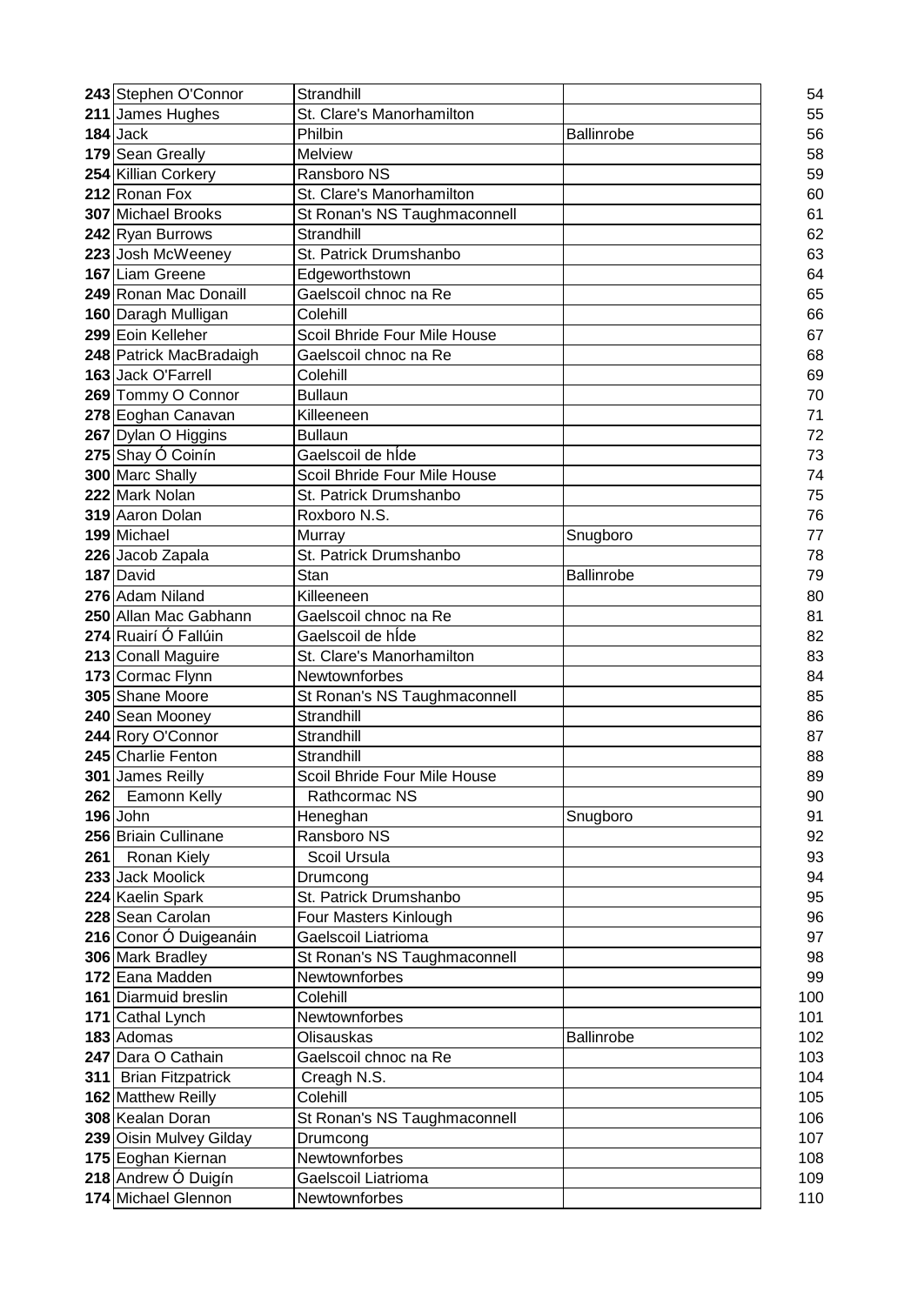| 220 Aaron Ó Gibne     | Gaelscoil Liatrioma          |          | 111 |
|-----------------------|------------------------------|----------|-----|
| 215 Caolan Boylan     | St. Clare's Manorhamilton    |          | 112 |
| 225 Brian Nolan       | St. Patrick Drumshanbo       |          | 113 |
| 302 Harry Waldron     | Scoil Bhride Four Mile House |          | 114 |
| 313 Daniel Mooney     | Creagh N.S.                  |          | 115 |
| 312 Evan McKeon       | Creagh N.S.                  |          | 116 |
| 227 Kasper Wrzaiczkie | St. Patrick Drumshanbo       |          | 117 |
| 221 Luke Mac Gabhann  | Gaelscoil Liatrioma          |          | 118 |
| 314 Tiernan Hanrahan  | Creagh N.S.                  |          | 119 |
| 169 Sean Stakem       | Edgeworthstown               |          | 120 |
| 159 Cormac Mulvey     | Colehill                     | Longford | 121 |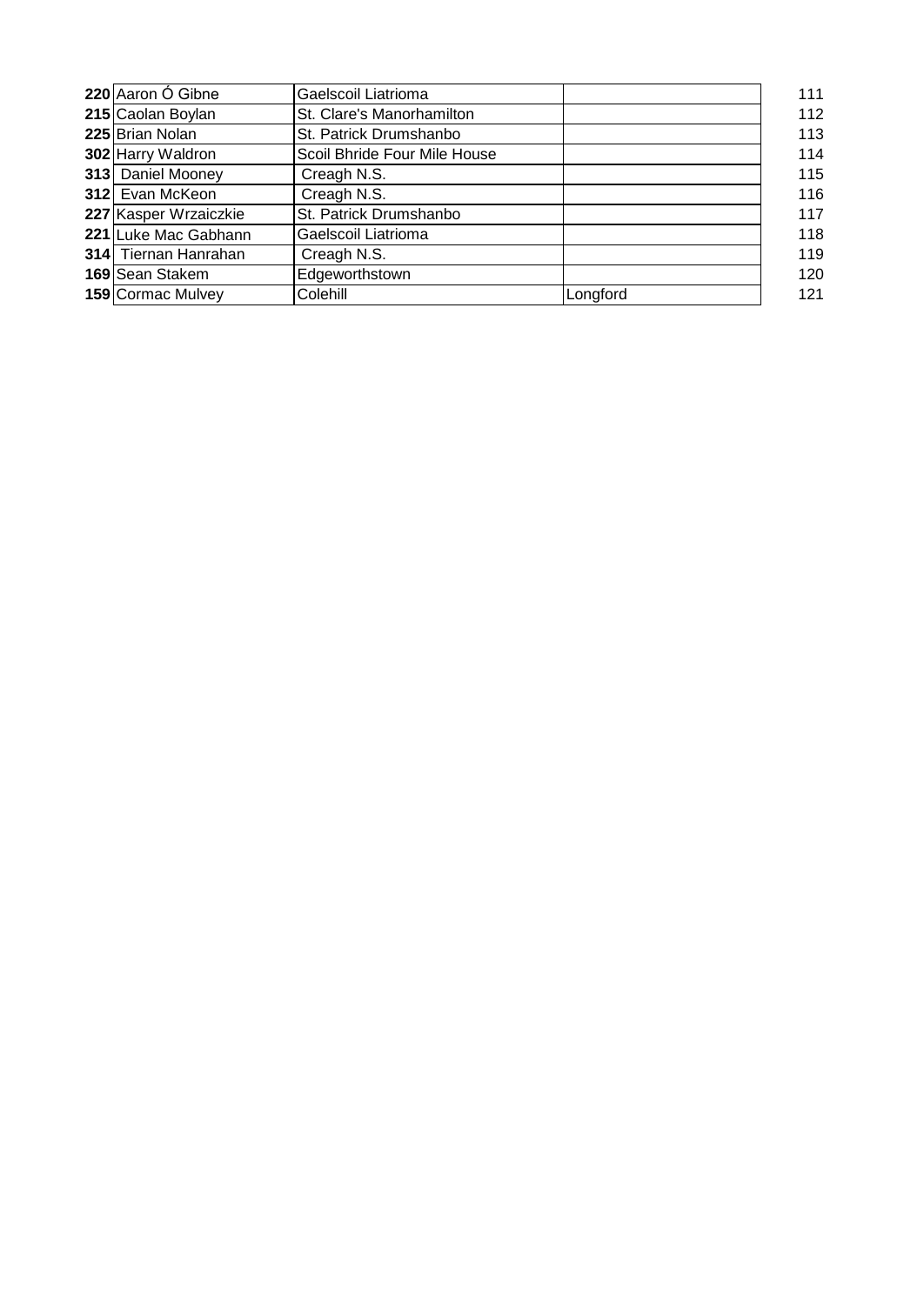## **5th 6th Girls**

| 450 Aoibhe Joyce               | Scoil Ide                       |                           |
|--------------------------------|---------------------------------|---------------------------|
| 470 Aoibheann Fitzpatrick      | Creagh N.S.                     |                           |
| 449 Isabella Burke             | Scoil Chaitriona, Renmore       |                           |
| 482 Hazel Kelly                | Lisaniskey NS                   |                           |
| 417 Gemma 'Callaghan           | Rathcormac Ns                   |                           |
| 366 Sarah                      | Carney                          |                           |
| 453 Fauve Aylmer               | Coldwood                        |                           |
| 446 Léana Nic Dhonncha         | Scoil lognaid                   |                           |
| 431 Clodagh O'Meara            | Craughwell NS                   |                           |
| 367 Grace                      | O'Brien                         |                           |
| 457 Siobhán Geaney             | St. Joseph's N.S. Kinvara       |                           |
| 437 Kayla Madden               | Scoil Chroí Naofa, Athenry      |                           |
| 454 Rachel Fahy                | Claregalway NS                  |                           |
| 438 Leonore Church             | Scoil Chroí Naofa, Athenry      |                           |
| 464 Amy Winston                | St Comans Wood                  |                           |
| 369 Eimear                     | Hughes                          |                           |
| $354$ Molly                    | Williams                        |                           |
| 374 Caitlin                    | Hughes                          | Gaelscoil Uileog de Burca |
| 427 Liadan Ruddy               | Scoil Ursula                    | Gaelscoil Uileog de Burca |
| 355 Emilie                     | O'Connell                       |                           |
| 341 Caoimhe Crossan            | Edgeworthstown                  | Longford                  |
| 393 Dearbhla Gunn              | St. Mary Aughnasheelin          |                           |
| 463 Eva Burke                  | <b>Belmont</b>                  |                           |
| 432 Aisling Whyte              | Craughwell NS                   |                           |
| 414 Tara Nic an Bhreithiunaigh | Gaelscoil chnoc na Re           |                           |
| 349 Katie                      | <b>McNulty</b>                  |                           |
| 394 Claire McWeeney            | Drumcong                        |                           |
| 368 Jessica                    | Casey                           | Scoil Phádraig, Westport  |
| 412 Aimee Nic Gabhann          | Gaelscoil chnoc na Re           |                           |
| 445 Céití Ní Ríordáin          | Scoil lognaid                   |                           |
| 478 Hannah Murray              | Ballymurray N.S.                |                           |
| 348 Niamh                      | <b>McNulty</b>                  |                           |
| 342 Aisling Lane               | Colehill                        | Knockanillo               |
| 472 Clodagh Killeen            | Creagh N.S.                     | Gaelscoil Uileog de Burca |
| 424 Sarah feeney               | Owenbeg NS Ind                  |                           |
| 335 Sian Gallagher             | Aradgh                          |                           |
| 435 Grace Keaveney             | Craughwell NS                   |                           |
| 487 Kaitlin Egan               | <b>Glanduff National School</b> | Midfield                  |
| 473 Emma McGreal               | Creagh N.S.                     |                           |
| 351 Rachel                     | Foley                           |                           |
| 370 Grace                      | Carroll                         |                           |
| 326 Rachel Briody              | Killoe                          |                           |
| 405 Aimee Keane                | <b>Strandhill NS</b>            |                           |
| 474 Roisin Grealy              | Creagh N.S.                     |                           |
| 428 Aoife Cooke                | Curry Ns Ind                    |                           |
| <b>360 Ellie</b>               | Nic Uidir                       |                           |
| $356$ Lucy                     | O'Connell                       | Quay, Ballina             |
| 465 Etaine Moran               | St Comans Wood                  | Quay, Ballina             |
| 323 Amy Finnegan               | Killoe                          |                           |
| 430 Sophie Plunkett            | Maugherow NS Ind                |                           |
|                                |                                 |                           |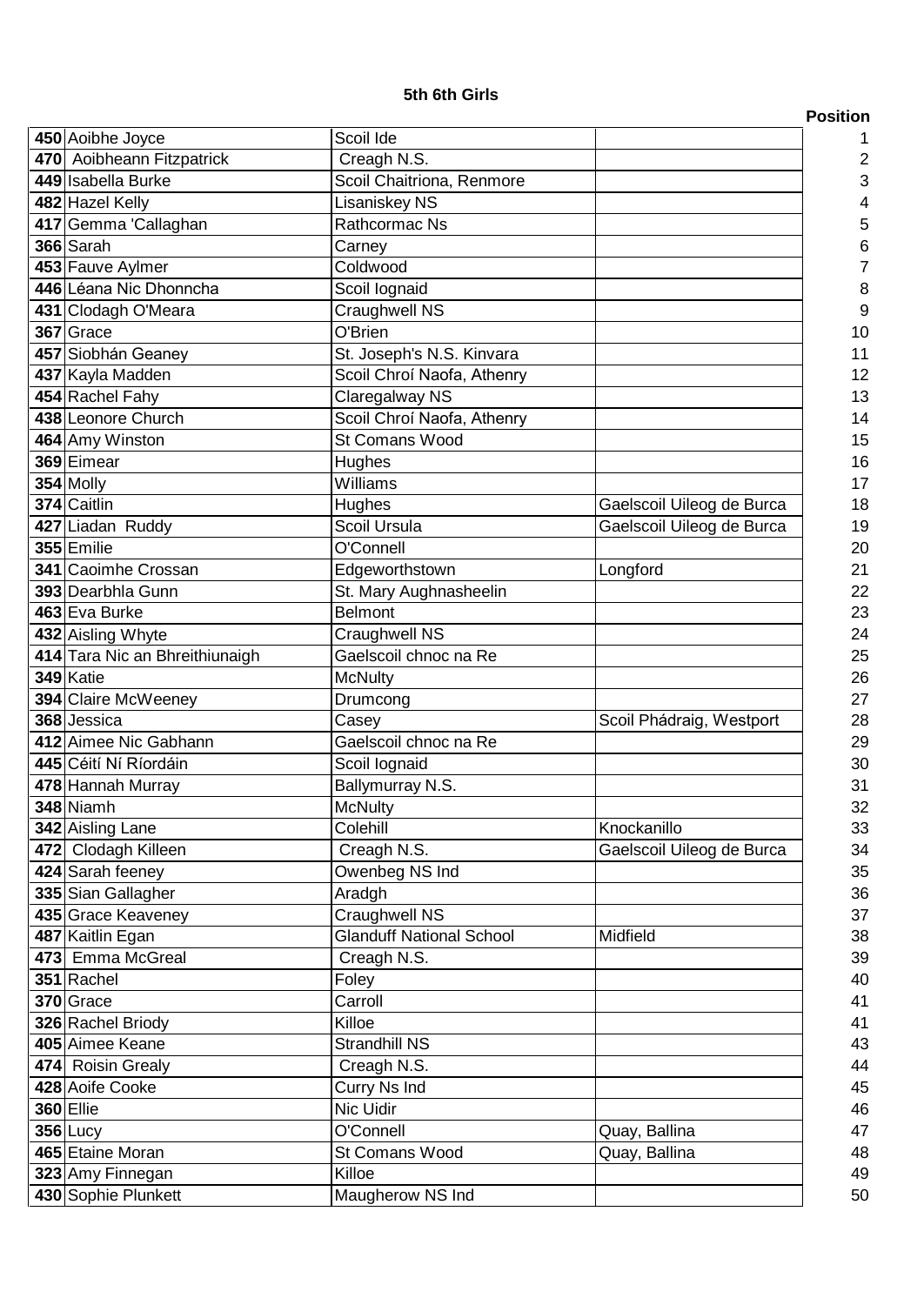|     | 439 Abigail Oshea                  | Scoil Chroí Naofa, Athenry             | Gaelscoil na Cruaiche     |
|-----|------------------------------------|----------------------------------------|---------------------------|
|     | 441 Ciara Walsh                    | Scoil Chroí Naofa, Athenry             |                           |
|     | 330 Alyssa Galligan                | Newtownforbes                          |                           |
|     | 325 Grainne Rooney                 | Killoe                                 |                           |
|     | 383 Ruby Lowe                      | Scoil Mhuire Carrick-on-Shannon        |                           |
|     | 476 Michaela Lohan                 | Ballymurray N.S.                       |                           |
|     | 433 Chloe Hallinan                 | Craughwell NS                          | Breaffy, Castlebar        |
|     | 434 Siofra Davis                   | <b>Craughwell NS</b>                   |                           |
|     | 347 Ailbe Brady                    | Edgeworthstown                         |                           |
|     | 357 Maeve                          | Donovan                                | Gaelscoil Uileog de Burca |
|     | 475 Kayla McKeon                   | Creagh N.S.                            |                           |
|     | 460 Tara Kenny                     | <b>Carnmore Girls</b>                  |                           |
|     | 350 Ciara                          | Honan                                  | Scoil Phádraig, Westport  |
|     | 418 Anna Currid                    | Rathcormac Ns                          |                           |
|     | 362 Sienna                         | Ni Cheallaigh                          |                           |
|     | 421 Kiera Ferguson                 | Rathcormac Ns                          |                           |
|     | <b>361</b> Amy                     | Ni Choimin                             |                           |
|     | 426 Jemma Lindsay                  | Carbury NS                             |                           |
|     |                                    |                                        |                           |
|     | 436 Erin Kelly<br>466 Anna Kiernan | <b>Craughwell NS</b><br>St Comans Wood |                           |
|     |                                    | Rathcormac Ns                          |                           |
|     | 420 Jasmine Dunleavy               |                                        | Scoil Phádraig, Westport  |
|     | 381 Faith Lynott                   | Scoil Mhuire Carrick-on-Shannon        |                           |
|     | 406 Luisa Mooney                   | <b>Strandhill NS</b>                   |                           |
|     | 329 Amy Burke                      | Newtownforbes                          |                           |
|     | 336 Evie O'Rourke Grant            | Aradgh                                 |                           |
|     | 477 Michelle Rogers                | Ballymurray N.S.                       |                           |
|     | 422 Siofra McCarthy                | <b>Rathcormac Ns</b>                   |                           |
|     | 327 Rebecca Moorehead              | Killoe                                 |                           |
|     | 363 Ashling                        | Ni Choimin                             |                           |
|     | 364 Siomha                         | Nic an Utaigh                          | Ballyvary                 |
|     | 440 Aine Hardiman                  | Scoil Chroí Naofa, Athenry             | Snugboro                  |
|     | 328 Robin O'Neill                  | Killoe                                 |                           |
|     | 442 Mia Lukina                     | Scoil Chroí Naofa, Athenry             |                           |
|     | 358 Aoibheann                      | <b>Hopkins</b>                         |                           |
|     | 337 Katie Duignan                  | Aradgh                                 |                           |
|     | 382 Keelan Cronin                  | Scoil Mhuire Carrick-on-Shannon        |                           |
|     | 415 Ceoilin Ni Bhroin              | Gaelscoil chnoc na Re                  |                           |
|     | 419 Eabha Kilfeather               | Rathcormac Ns                          |                           |
|     | 331 Tara Crossan                   | <b>Newtownforbes</b>                   |                           |
|     | 340 Aine Murray                    | Aradgh                                 |                           |
|     | 479 Iona Hanley                    | Ballymurray N.S.                       |                           |
|     | 408 Lauren Dalton                  | <b>Strandhill NS</b>                   |                           |
|     | $353$ Ciara                        | Golden                                 |                           |
|     | 411 Eabha Nic Amhlai               | Gaelscoil chnoc na Re                  | Charlestown               |
|     | 332 Katie Manning                  | Newtownforbes                          |                           |
|     | 485 Roisin Coleman                 | Newtown                                |                           |
|     | $352$ Zara                         | Daly                                   |                           |
|     | 365 Amber                          | Ni Choileain                           |                           |
|     | $359$ Eva                          | Ryall                                  |                           |
|     | 407 Mollie Ronan                   | Strandhill NS                          |                           |
|     | 409 Orlaith Beirne                 | Strandhill NS                          | Quay, Ballina             |
| 646 |                                    | <b>SRL</b>                             |                           |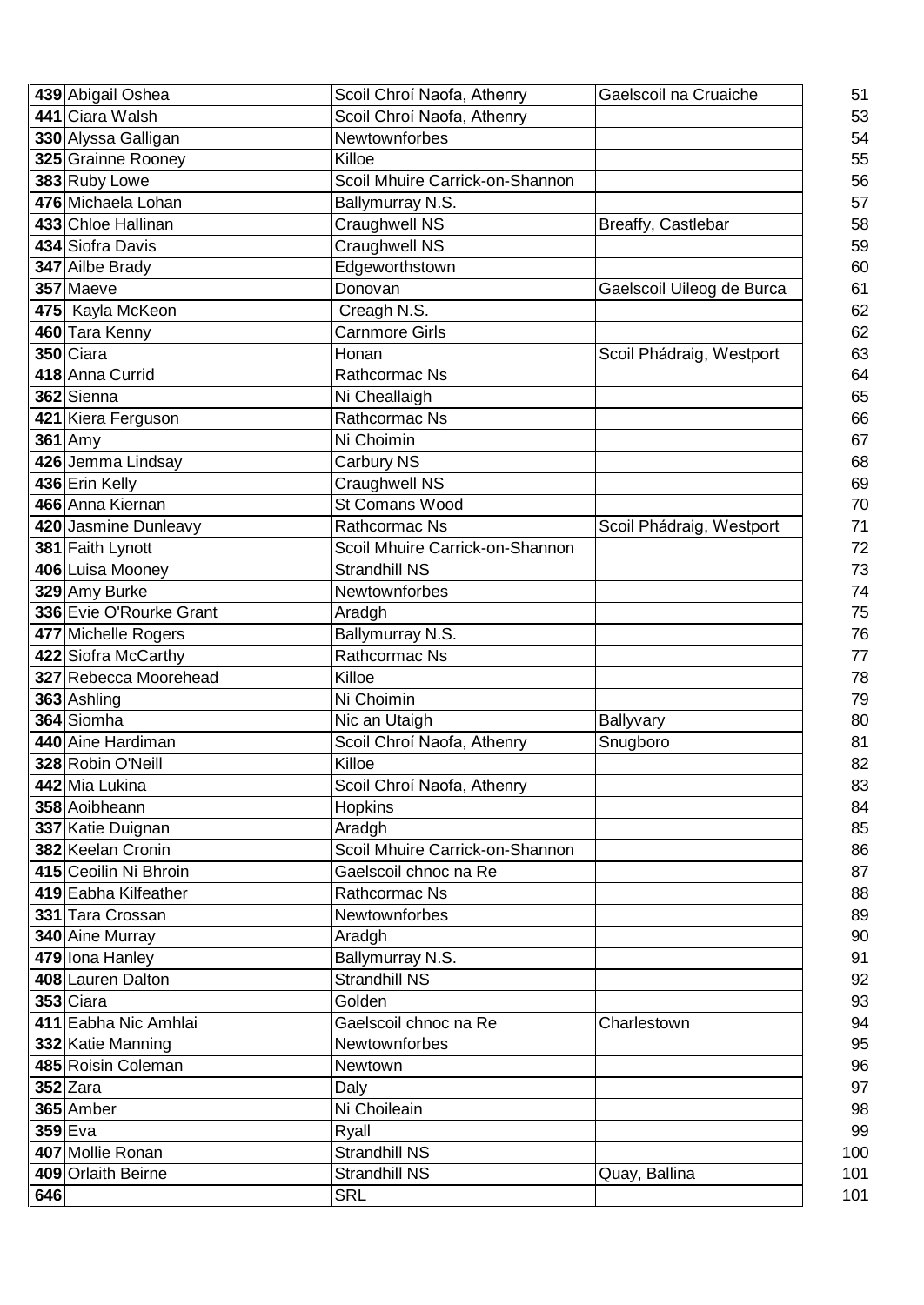| םי<br>647<br><u>ъв.</u><br>.<br>$\sim$ $\sim$ $\sim$ $\sim$ $\sim$ $\sim$ $\sim$ |  |
|----------------------------------------------------------------------------------|--|
|----------------------------------------------------------------------------------|--|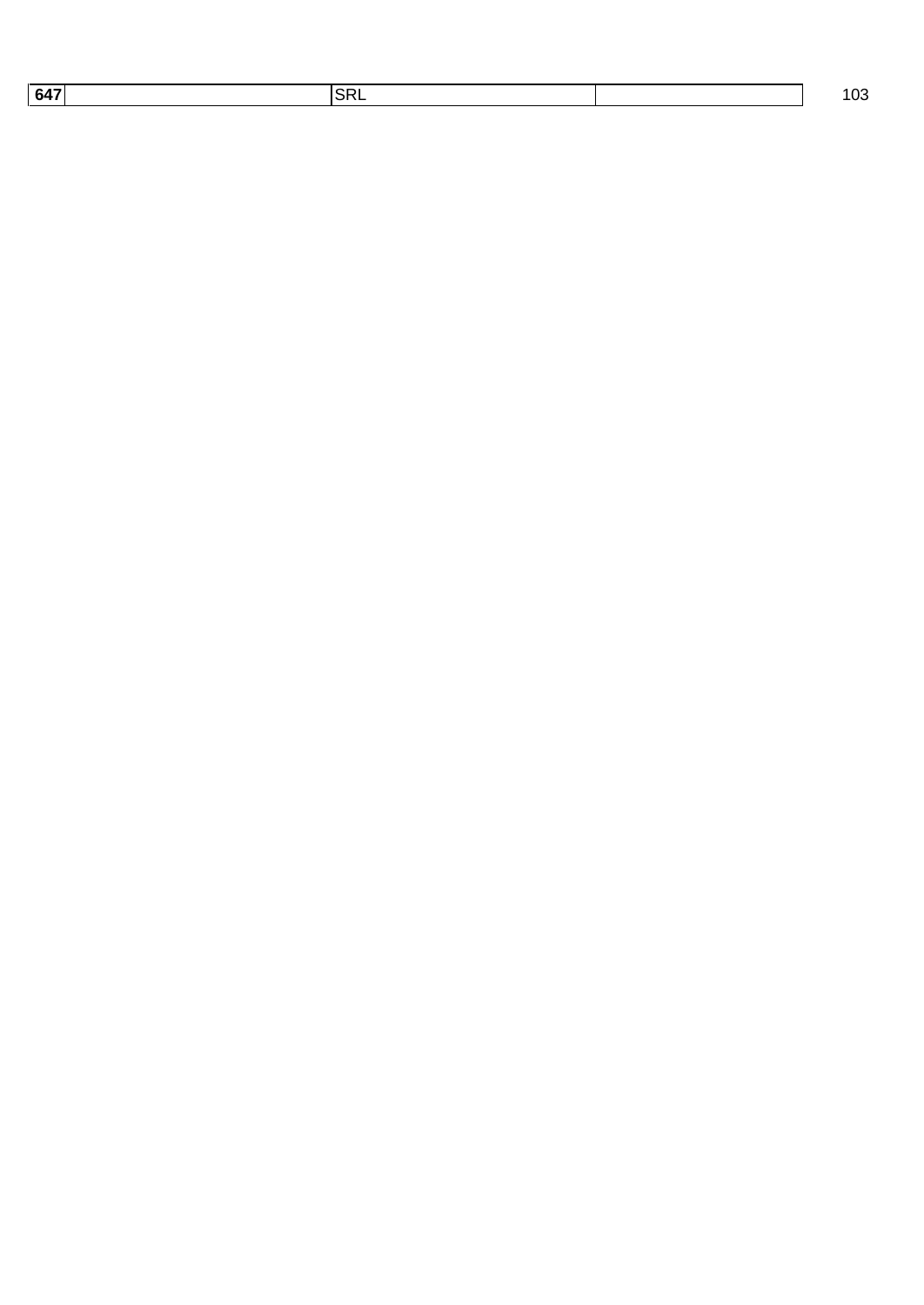|                                  |                                |                    | Position |
|----------------------------------|--------------------------------|--------------------|----------|
| 579 Ben Clavin                   | Bunninadden Ind                |                    |          |
| 561 Rian O'Callaghan             | Rathcormac NS                  |                    | 2        |
| 631 Patrick kennedy              | Croghan n.S                    |                    | 3        |
| 509 Pearse                       | Gallagher                      | St.Pats, Castlebar |          |
| 516 Joshua                       | Dootson                        | Foxford            | 5        |
| 610 Oisin Phelan                 | <b>Brierfield NS</b>           |                    | 6        |
| $530$ Sean                       | Nolan                          | Carramore          |          |
| 591 ANDREW HORAN                 | Doorus                         |                    | 8        |
| 562 Joe Campbell                 | Rathcormac NS                  |                    | 9        |
| 630 Declan kennedy               | Croghan n.S                    |                    | 10       |
| 614 Ruairí Dillon                | St. Joseph's N.S. Kinvara      |                    | 11       |
| 527 Seamus                       | Howard                         | Glencastle         | 12       |
| 612 Manus Sheridan               | <b>Galway Educate Together</b> |                    | 13       |
| $533$ Colm                       | McHale                         | Straide            | 14       |
| 608 Daniel Galvin                | Ballymana                      |                    | 15       |
| 615 Osgar Dunford                | St. Joseph's N.S. Kinvara      |                    | 16       |
| 510 Franklin                     | Orekwute                       | St.Pats, Castlebar | 18       |
| 521 Conor                        | Nolan                          | <b>Balla</b>       | 19       |
| 529 Ruairi                       | McDonnell                      | Mt. Palmer         | 20       |
| 517 Daragh                       | Staunton                       | Foxford            | 21       |
| 642 Eoghan Killeen               | Attyrory N.S.                  |                    | 22       |
| 515 Oliver<br>594 MICHAEL CURTIN | Armstrong                      | Foxford            | 23       |
| 550 Mark Ahern                   | Doorus<br>Ballinamore          |                    | 24       |
| 573 John Corcoran                |                                |                    | 25<br>26 |
| 552 Ambroise Deirnie             | Geevagh NS<br>Kilnagross       |                    | 27       |
| 576 Dara Moyston                 | Geevagh NS                     |                    | 28       |
| 641 Darragh Costello             | St Ronan's NS Taughmaconnell   |                    | 29       |
| 551 James O'Connor               | St. Patrick Drumshanbo         |                    | 31       |
| 549 Dara Lee                     | Drumcong                       |                    | 32       |
| 488 Enda Quinn                   | Killoe                         | Longford           | 33       |
| 567 Thomas Kinane                | <b>Strandhill NS</b>           |                    | 34       |
| $512$ Sean                       | Coyle                          | St.Pats, Castlebar | 35       |
| 569 Daniel Rattigan              | Strandhill NS                  |                    | 36       |
| 582 Sean McCabe                  | Rosses Point Ind               |                    | 37       |
| 532 Christopher                  | Geraghty                       | Parke              | 38       |
| 585 Evan Hallinan                | Craughwell NS                  |                    | 38       |
| 595 MICHAEL MCSWEENEY            | Doorus                         |                    | 39       |
| 564 Finn Campbell                | Rathcormac NS                  |                    | 40       |
| $511$ Colm                       | Enright                        | St.Pats, Castlebar | 41       |
| 523 Shane                        | Sinnott                        | <b>Balla</b>       | 42       |
| 563 Michael Carroll              | Rathcormac NS                  |                    | 43       |
| 524 Kealan                       | Ryan                           | Balla              | 44       |
| 575 Jamie Brehany                | Geevagh NS                     |                    | 45       |
| 513 Viktor                       | Okojie                         | St.Pats, Castlebar | 48       |
| 560 Matthew Lee                  | Drumcong                       |                    | 49       |
| 565 Matthew Percy                | Rathcormac NS                  |                    | 50       |
| 514 Charlie                      | McDonagh                       | St.Pats, Castlebar | 51       |
| 494 Jamie Dorr                   | Newtownforbes                  |                    | 52       |
| 583 Rufus Marshall               | Culfadda Ns                    |                    | 53       |
| 570 Thomas Lee                   | <b>Strandhill NS</b>           |                    | 54       |
| 566 Samuel Regan                 | Rathcormac NS                  |                    | 55       |
| 505 Stephen McGinity             | Tashinny                       |                    | 56       |
| 518 Jamie                        | Clarke                         | Foxford            | 56       |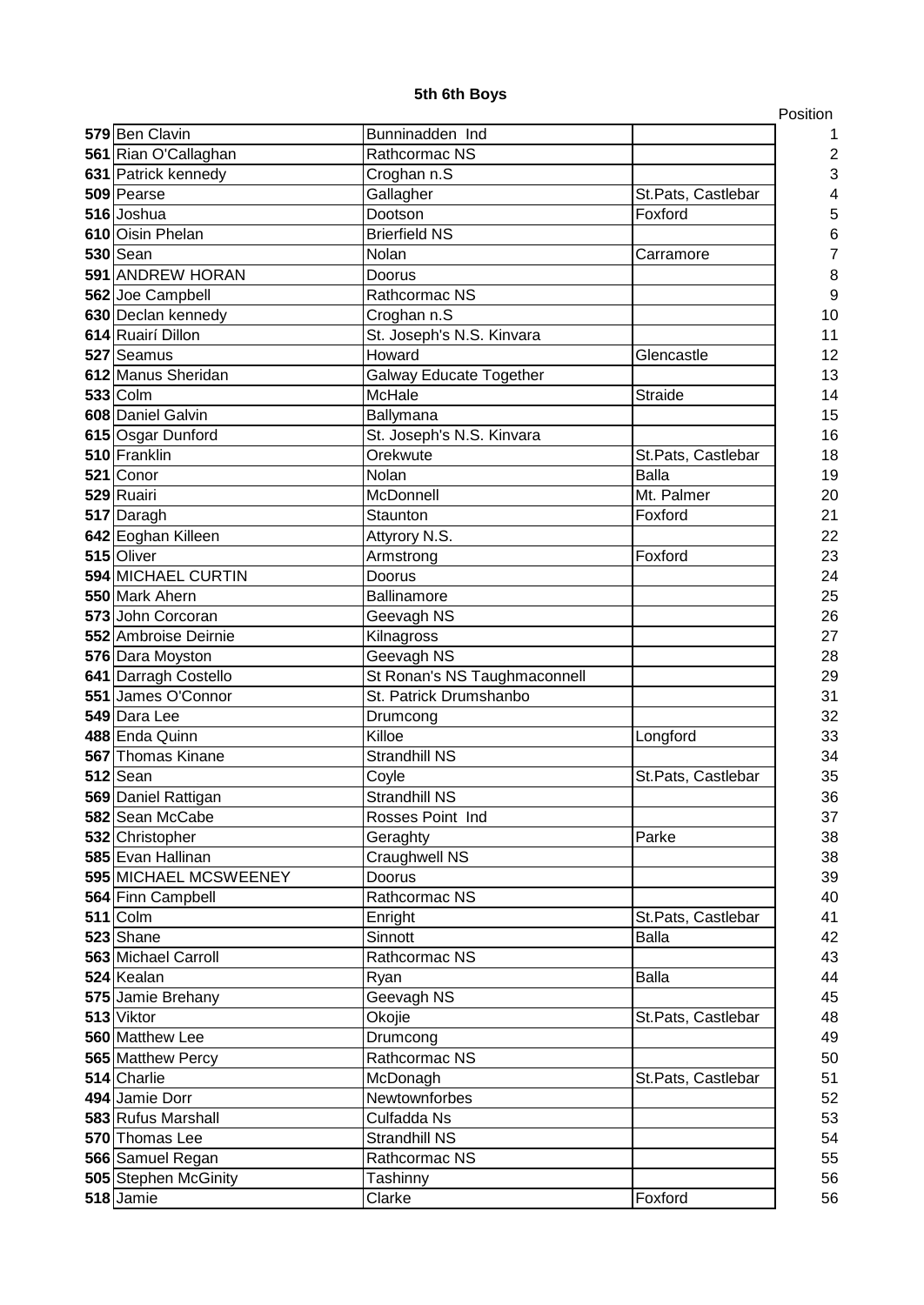| 508 Patrick Clancy         | Stonepark            |              | 57 |
|----------------------------|----------------------|--------------|----|
| 639 Kevin Beirne           | Ballymurray N.S.     |              | 57 |
| 489 Ryan Keogh             | Killoe               |              | 58 |
| 593 MARK COSTELLO          | Doorus               |              | 59 |
| 632 Donnacha Meehan        | Croghan n.S          |              | 60 |
| 495 Kevin Baskett          | Newtownforbes        |              | 61 |
| 493 Eamon Igoe             | Killoe               |              | 62 |
| 507 Harry Byrne            | Kenagh               |              | 63 |
| 519 Shane                  | Moyles               | Foxford      | 64 |
| 526 Sean                   | Kavanagh             | <b>Balla</b> | 65 |
| 640 Karl Cummins           | Roxboro N.S.         |              | 66 |
| 577 Darragh Mastin         | Geevagh NS           |              | 67 |
| 633 Steven murray          | Croghan n.S          |              | 68 |
| 634 Eolann nugent          | Croghan n.S          |              | 69 |
| 626 Ethan Kelly            | <b>Tisrara NS</b>    |              | 70 |
| 629 Jamie Kelly            | <b>Tisrara NS</b>    |              | 71 |
| 578 Sean Turner            | Geevagh NS           |              | 72 |
| <b>500 David Masterson</b> | <b>Melview</b>       |              | 73 |
| 520 Aodháb                 | McCarthy             | Foxford      | 74 |
| 568 Hughie Doherty         | <b>Strandhill NS</b> |              | 75 |
| 497 Alan Mimnagh           | Newtownforbes        |              | 76 |
| 525 David                  | Dolan                | <b>Balla</b> | 77 |
| 499 Robert Smith           | Newtownforbes        |              | 78 |
| 572 Rory Conneally         | <b>Strandhill NS</b> |              | 79 |
| 491 Seamus Walsh           | Killoe               |              | 80 |
| 522 James                  | Dunne                | <b>Balla</b> | 81 |
| 501 Dillon Swaris          | <b>Melview</b>       |              | 82 |
| 502 Sean Tiernan           | <b>Melview</b>       |              | 83 |
| 503 Darragh Kelly          | <b>Melview</b>       |              | 84 |
| 498 Enda O'Brien           | Newtownforbes        |              | 85 |
| 635 Luke Flannagan         | Croghan n.S          |              | 86 |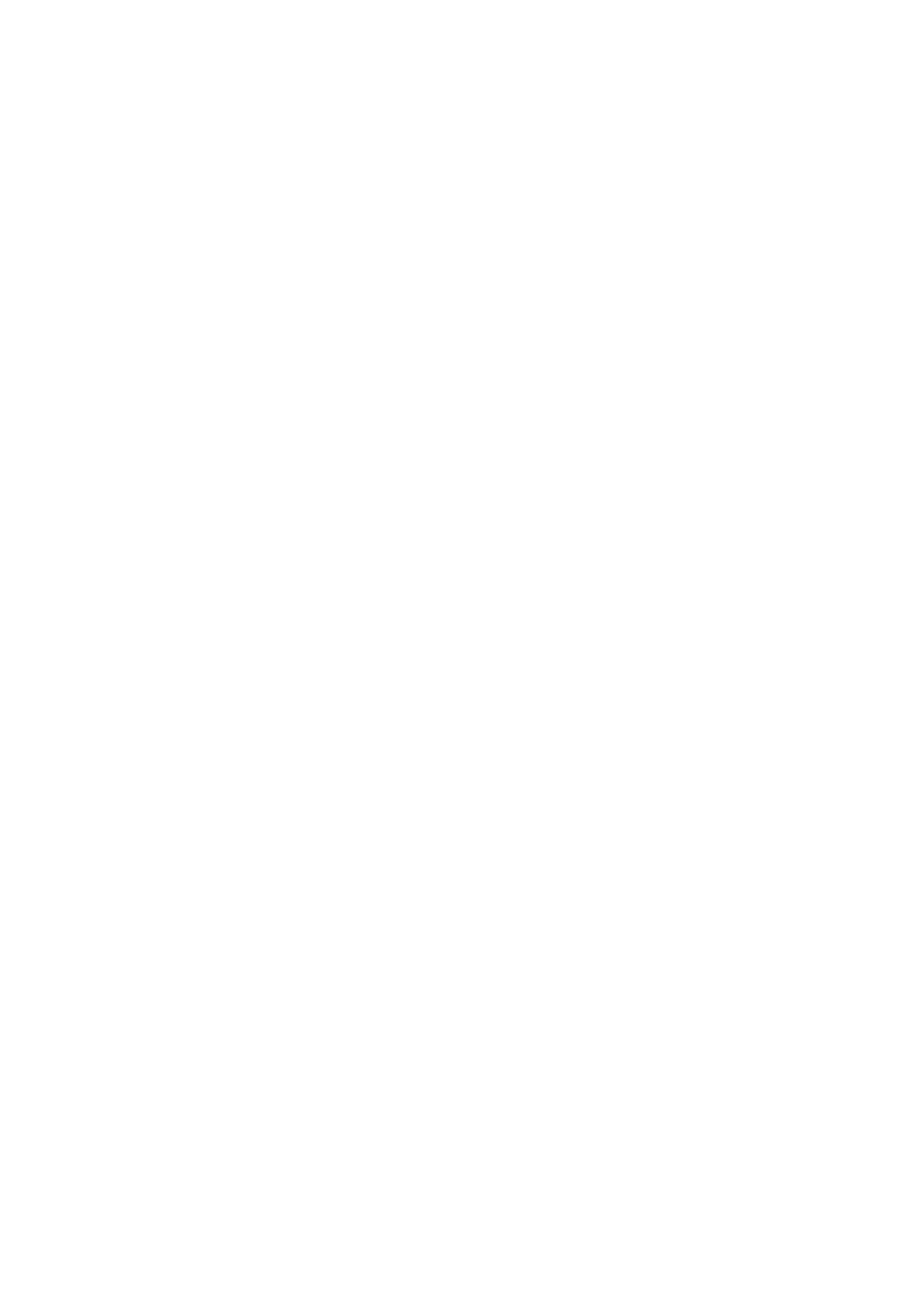|               |                               | 3/4th Class Girls        |                   |     |     |              |
|---------------|-------------------------------|--------------------------|-------------------|-----|-----|--------------|
|               | 22 Sophia                     | McHale                   | Cong              | 10  |     |              |
|               | 24 Kate                       | <b>Brennan</b>           | Cong              | 18  |     |              |
| <b>23 Ali</b> |                               | Hughes                   | Cong              | 22  |     |              |
|               | 25 Kayla                      | Hughes                   | Cong              | 32  |     |              |
|               | 26 Laura                      | Hoade                    | Cong              | 40  |     |              |
|               | 27 Amy                        | Forde                    | Cong              | 74  | 82  | 1            |
|               | 118 Danielle Moynihan         | Ballinderry N.S.         |                   | 6   |     |              |
|               | 119 Grace Riordan             | Ballinderry N.S.         |                   | 36  |     |              |
|               | 116 Abbie Mc Grath            | Ballinderry N.S.         |                   | 42  |     |              |
|               | 117 Aimee Keane               | Ballinderry N.S.         |                   | 46  |     |              |
|               | 115 Abbie Daly                | Ballinderry N.S.         |                   | 57  |     |              |
|               | 120 Ava D\avy                 | Ballinderry N.S.         |                   | 109 | 130 | $\mathbf{2}$ |
|               | 103 Ella Farrelly             | Craughwell NS            |                   | 17  |     |              |
|               | 104 Sarah Craven              | Craughwell NS            |                   | 19  |     |              |
|               | 105 Lauren Morgan             | <b>Craughwell NS</b>     |                   | 44  |     |              |
|               | 106 Katelyn Walsh             | <b>Craughwell NS</b>     |                   | 52  |     |              |
|               | <b>107 Claudia McGuinness</b> | Craughwell NS            |                   | 58  |     |              |
|               | 108 Ciara O'Connor            | Craughwell NS            |                   | 59  | 132 | 3            |
|               | 1 Rachel Keenan               | Ardagh                   | Longford          | 8   |     |              |
|               | 2 Niamh Keane                 | Ardagh                   |                   | 26  |     |              |
|               | 3 Maria Hayden                | Ardagh                   |                   | 61  |     |              |
|               | 4 Sarah Hughes                | Ardagh                   |                   | 62  |     |              |
|               | 5 Caitlin Derwin              | Ardagh                   |                   | 96  | 157 |              |
|               | 6 Mary Ann Hoysted            | Ardagh                   |                   |     |     |              |
|               | 109 Laoise Mcgrath            | New Inn NS               |                   | 4   |     |              |
|               | 110 Emily Dillon              | New Inn NS               |                   | 41  |     |              |
|               | 113 Aoibheann Donohue         | New Inn NS               |                   | 49  |     |              |
|               | 112 Heather Kenny             | New Inn NS               |                   | 69  |     |              |
|               | 111 Mary Brigid Cosgrove      | New Inn NS               |                   | 75  |     |              |
|               | 114 Allanah Spellman          | New Inn NS               |                   | 87  | 163 |              |
|               | 34 Lucy                       | Molloy                   | St.Angelas, Cas   | 12  |     |              |
|               | 36 Juliet                     | Molloy                   | St.Angelas, Cas   | 48  |     |              |
|               | 35 Zara                       | Cuningham                | St.Angelas, Cas   | 64  |     |              |
|               | 38 Sorcha                     | <b>Higgins</b>           | St.Angelas, Cas   | 77  |     |              |
|               | 39 Winnie                     | Lawrence                 | St.Angelas, Cas   | 85  |     |              |
|               | 37 Maya                       | Kulendran                | St.Angelas, Cas   | 90  | 201 |              |
|               | 142 ClaRA Doherty             | St Teresa's Corrigeenroe |                   | 14  |     |              |
|               | 143 Ada Conheady              | St Teresa's Corrigeenroe |                   | 25  |     |              |
|               | 144 Grace Carty               | St Teresa's Corrigeenroe |                   |     |     |              |
|               | 145 Lauren Mc Quaid           | St Teresa's Corrigeenroe |                   | 76  |     |              |
|               | 146 Errin Monahan             | St Teresa's Corrigeenroe |                   | 88  | 203 |              |
|               | 147 Lily Lawlor               | St Teresa's Corrigeenroe |                   |     |     |              |
|               | 28 Grace                      | Jennings                 | <b>Ballinrobe</b> | 9   |     |              |
|               | 31 Karolina                   | <b>Boldina</b>           | <b>Ballinrobe</b> | 55  |     |              |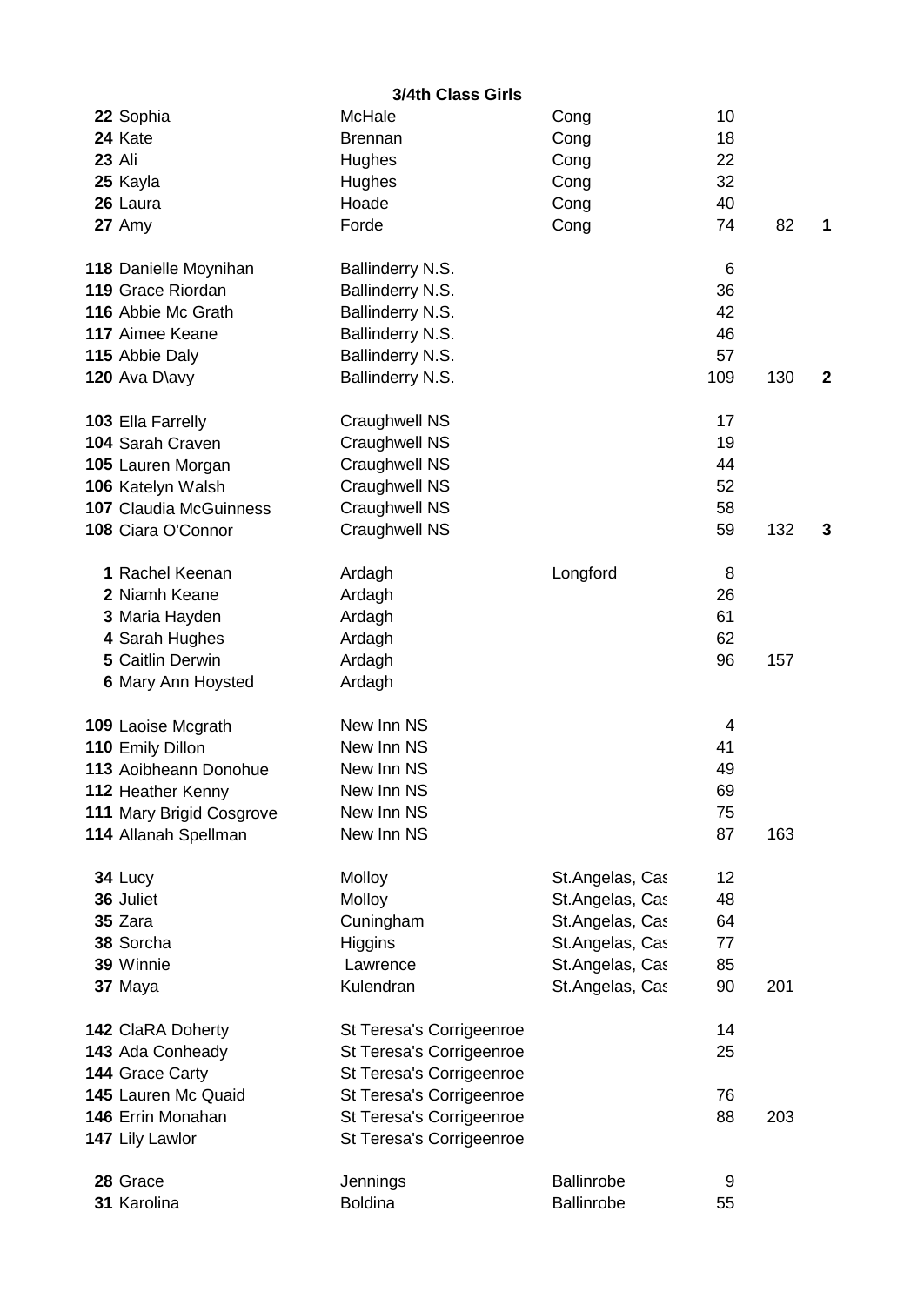| 30 Rachel                                         | Gallagher                 | <b>Ballinrobe</b> | 67       |     |
|---------------------------------------------------|---------------------------|-------------------|----------|-----|
| 33 Roisin                                         | <b>Tierney</b>            | <b>Ballinrobe</b> | 89       |     |
| 32 Aoibhinn                                       | Cummins                   | <b>Ballinrobe</b> | 107      | 220 |
| 29 Vanessa                                        | Matczk                    | <b>Ballinrobe</b> |          |     |
|                                                   |                           |                   |          |     |
| <b>7 Erin Murphy</b>                              | Edgeworthstown            |                   | 33       |     |
| 8 Aoife Farrell                                   | Edgeworthstown            |                   | 37       |     |
| 10 Ciara Crossan                                  | Edgeworthstown            |                   | 70       |     |
| 12 Niamh Brady                                    | Edgeworthstown            |                   | 81       |     |
| 11 Catherine Coyle                                | Edgeworthstown            |                   | 86       |     |
| 9 Kayla Masterson                                 | Edgeworthstown            |                   | 118      | 221 |
|                                                   |                           |                   |          |     |
| 136 Kayleigh Lennon                               | Ardkeenan                 |                   | 35       |     |
| 137 Orlaith Naughton                              | Ardkeenan                 |                   | 50       |     |
| 138 Emily Lennon                                  | Ardkeenan                 |                   | 54       |     |
| 140 Leah Naughton                                 | Ardkeenan                 |                   | 98       |     |
| 141 Susie Kelly                                   | Ardkeenan                 |                   | 103      |     |
| 139 Katie Dolan                                   | Ardkeenan                 |                   | 104      | 237 |
|                                                   |                           |                   |          |     |
| 79 Katie McDonagh                                 | Rathcormac NS             |                   | 45       |     |
| 81 Emma Carroll                                   | Rathcormac NS             |                   | 72       |     |
| 80 Dearbhla Kivlehan                              | Rathcormac NS             |                   | 82       |     |
| 83 Katie Regan                                    | <b>Rathcormac NS</b>      |                   | 101      |     |
| 84 Aoife Kerrigan                                 | Rathcormac NS             |                   | 111      |     |
| 82 Alicia O'Boyle                                 | Rathcormac NS             |                   | 114      | 300 |
|                                                   |                           |                   |          |     |
| 92 Aoife Ni Ghallchoir                            | Gaelscoil Chnoc na Re     |                   | 56       |     |
| 91 Keelyn Ruiseil                                 | Gaelscoil Chnoc na Re     |                   | 60       |     |
| 95 Molly O Riordan                                | Gaelscoil Chnoc na Re     |                   | 97       |     |
| 96 Saorla Ni Bhroin                               | Gaelscoil Chnoc na Re     |                   | 106      |     |
| 94 Tilly Oileabhard                               | Gaelscoil Chnoc na Re     |                   | 112      |     |
| 93 Anna Nic an Bhreithiunaigh                     | Gaelscoil Chnoc na Re     |                   | 116      | 319 |
|                                                   |                           |                   |          |     |
| 55 Clara Gallagher<br><b>58 Caithlin McMorrow</b> | Four Masters Kinlough     |                   | 38       |     |
|                                                   | Four Masters Kinlough     |                   | 91<br>92 |     |
| 59 Aoife Gallagher                                | Four Masters Kinlough     |                   | 99       |     |
| 60 Corey Gilligan<br><b>57 Rebecca Oates</b>      | Four Masters Kinlough     |                   |          |     |
| 56 Emma Gilmartin                                 | Four Masters Kinlough     |                   | 120      | 320 |
|                                                   | Four Masters Kinlough     |                   |          |     |
| 87 Hannah McNicholas                              | <b>Strandhill NS</b>      |                   | 63       |     |
| 85 Megan Bohan                                    | <b>Strandhill NS</b>      |                   | 65       |     |
| 86 Aoife Feehily                                  | <b>Strandhill NS</b>      |                   | 93       |     |
| 90 Sarah Sheridan                                 | <b>Strandhill NS</b>      |                   | 117      |     |
| 88 Hannah Roe                                     | <b>Strandhill NS</b>      |                   | 119      | 338 |
| 89 Aoife Parkinson                                | <b>Strandhill NS</b>      |                   |          |     |
|                                                   |                           |                   |          |     |
| 61 Mia Connolly                                   | St. Clare's Manorhamilton |                   | 53       |     |
| 62 Karen Mulvaney-Kelly                           | St. Clare's Manorhamilton |                   | 78       |     |
| 63 Gemma Farrell                                  | St. Clare's Manorhamilton |                   | 105      |     |
| 64 Joolz O'Reilly                                 | St. Clare's Manorhamilton |                   |          |     |
| 65 Annabeth Drohan                                | St. Clare's Manorhamilton |                   |          |     |
|                                                   |                           |                   |          |     |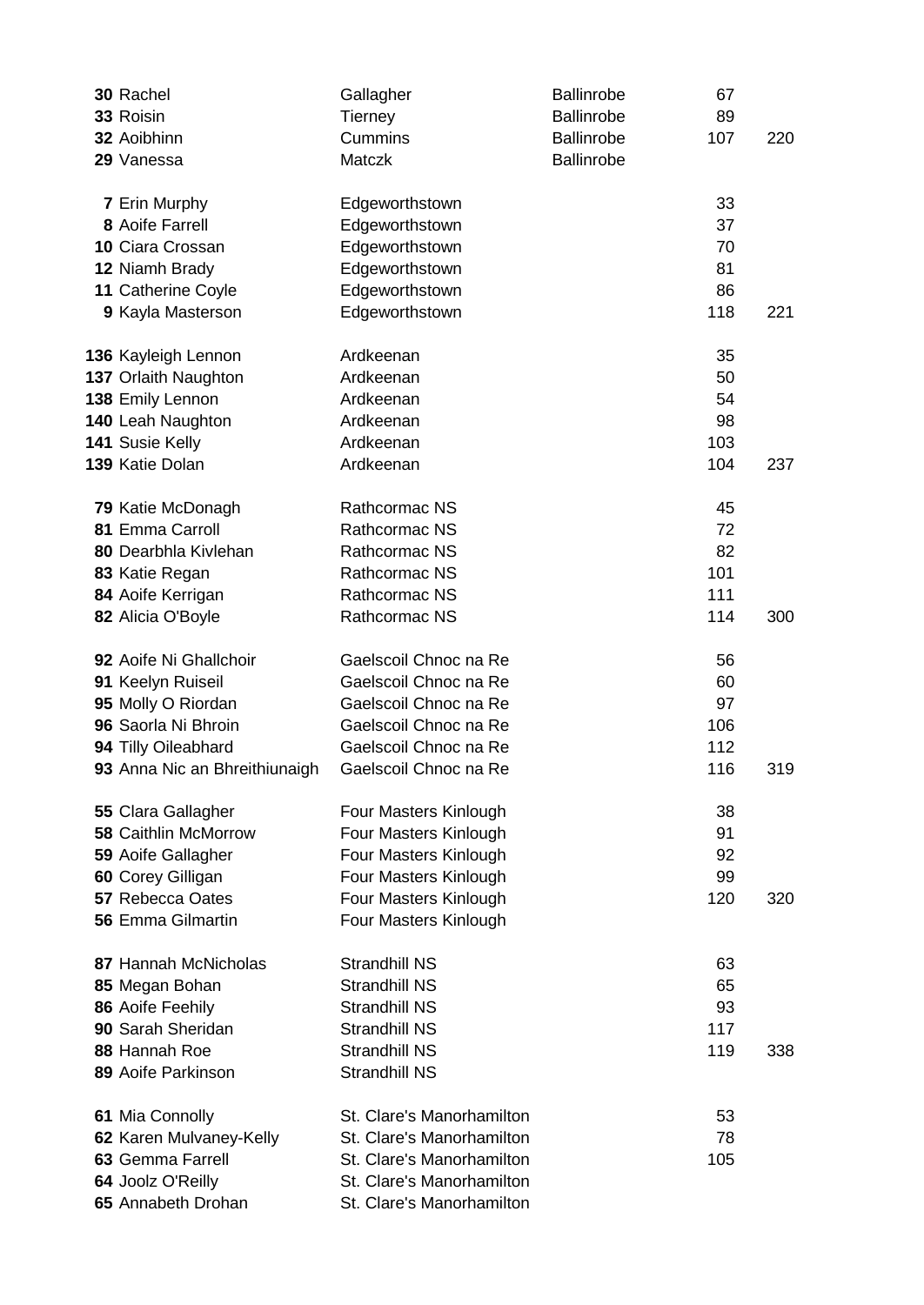| 66 Lucy Boyle            | St. Clare's Manorhamilton | 121 | 357 |
|--------------------------|---------------------------|-----|-----|
| 13 Shauna Burke          | <b>Newtownforbes</b>      |     |     |
| <b>14 Maria Crossan</b>  | Newtownforbes             | 73  |     |
| 15 Grace McVeigh         | <b>Newtownforbes</b>      | 95  |     |
| <b>16 Louise Hopkins</b> | <b>Newtownforbes</b>      | 115 |     |
| 17 Ava O'Laughlin        | <b>Newtownforbes</b>      |     |     |
| 18 Lucy Maher            | <b>Newtownforbes</b>      | 94  | 377 |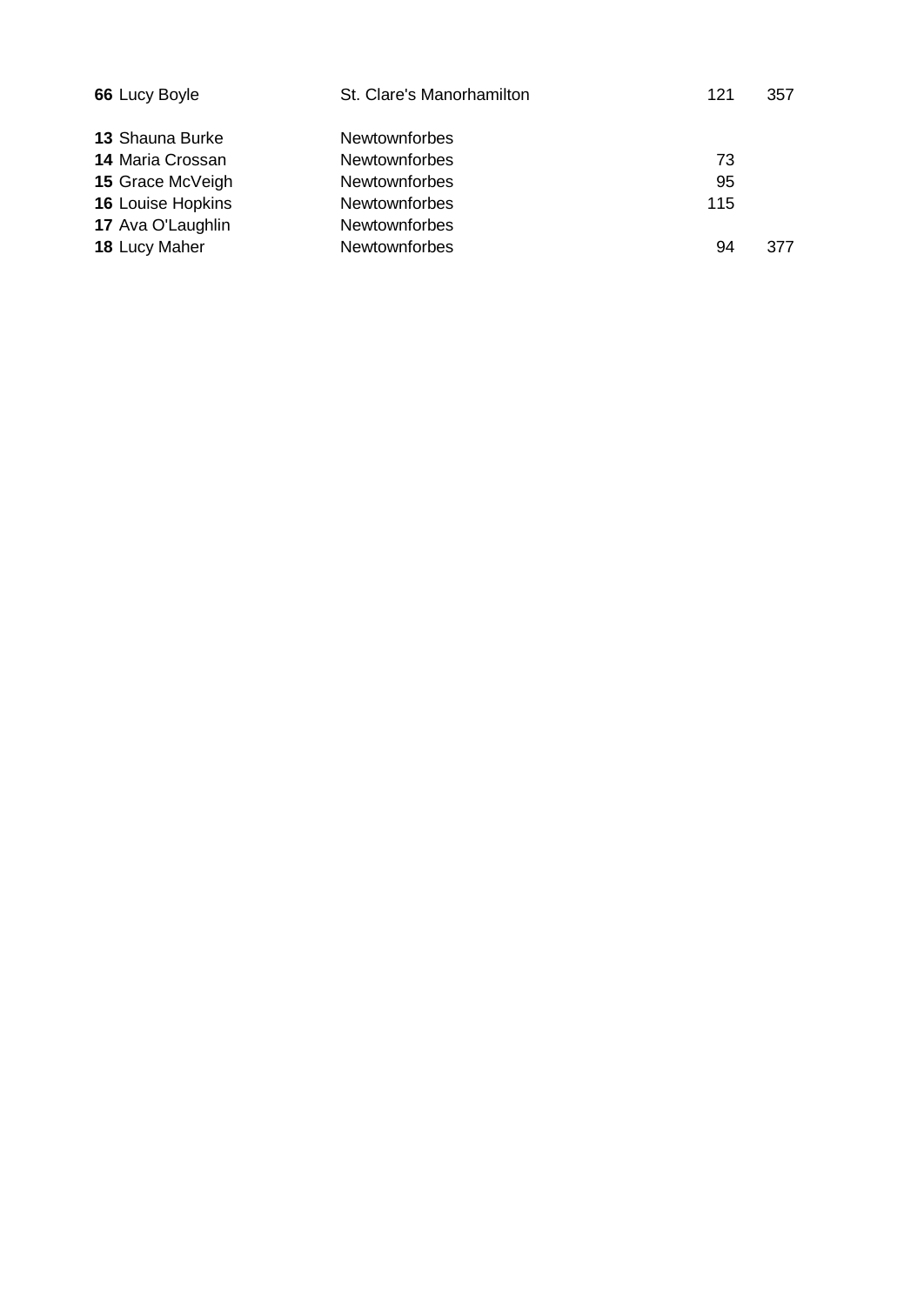## **3/4th Class Boys**

|                | 265 Darragh Fahy        | <b>Bullaun</b>            |                   | 6              |     |              |
|----------------|-------------------------|---------------------------|-------------------|----------------|-----|--------------|
|                | 268 Keegan Connaire     | <b>Bullaun</b>            |                   | 16             |     |              |
|                | 266 Darren Ward         | <b>Bullaun</b>            |                   | 34             |     |              |
|                | 264 Andrew Keane        | <b>Bullaun</b>            |                   | 41             |     |              |
|                | 269 Tommy O Connor      | <b>Bullaun</b>            |                   | 70             |     |              |
|                | 267 Dylan O Higgins     | <b>Bullaun</b>            |                   | 72             | 97  | 1            |
|                |                         |                           |                   |                |     |              |
|                | <b>194 Oran</b>         | Ludden                    | Snugboro          | 32             |     |              |
| <b>195</b> joe |                         | Reilly                    | Snugboro          | 26             |     |              |
|                | 196 John                | Heneghan                  | Snugboro          | 91             |     |              |
|                | 197 Aaron               | Harcourt                  | Snugboro          | 49             |     |              |
|                | 198 Colm                | Henaghan                  | Snugboro          | 19             |     |              |
|                | 199 Michael             | Murray                    | Snugboro          | 77             | 126 | $\mathbf{2}$ |
|                |                         |                           |                   |                |     |              |
|                | 252 Cathal Gilligan     | Ransboro NS               |                   | 22             |     |              |
|                | 255 Oisin Choo          | Ransboro NS               |                   | 35             |     |              |
|                | 257 Danielle Gillen     | Ransboro NS               |                   | 48             |     |              |
|                | 253 James Lynch         | Ransboro NS               |                   | 51             |     |              |
|                | 254 Killian Corkery     | Ransboro NS               |                   | 59             |     |              |
|                | 256 Briain Cullinane    | Ransboro NS               |                   | 92             | 156 | 3            |
|                |                         |                           |                   |                |     |              |
|                | 182 Barry               | Langan                    | <b>Ballinrobe</b> | $\overline{7}$ |     |              |
|                | 183 Adomas              | <b>Olisauskas</b>         | <b>Ballinrobe</b> | 102            |     |              |
|                | 184 Jack                | Philbin                   | <b>Ballinrobe</b> | 56             |     |              |
|                | 185 Christian           | Sweeney                   | <b>Ballinrobe</b> |                |     |              |
|                | 186 Haroon              | Murtaza                   | <b>Ballinrobe</b> | 50             |     |              |
|                | 187 David               | <b>Stan</b>               | <b>Ballinrobe</b> | 79             | 192 |              |
|                |                         |                           |                   |                |     |              |
|                | 251 Tom Rene Mac Conrua | Gaelscoil chnoc na Re     |                   | 30             |     |              |
|                | 246 Conor O Muiri       | Gaelscoil chnoc na Re     |                   | 39             |     |              |
|                | 249 Ronan Mac Donaill   | Gaelscoil chnoc na Re     |                   | 65             |     |              |
|                | 248 Patrick MacBradaigh | Gaelscoil chnoc na Re     |                   | 68             |     |              |
|                | 250 Allan Mac Gabhann   | Gaelscoil chnoc na Re     |                   | 81             |     |              |
|                | 247 Dara O Cathain      | Gaelscoil chnoc na Re     |                   | 103            | 202 |              |
|                |                         |                           |                   |                |     |              |
|                | 210 Luke Farrell        | St. Clare's Manorhamilton |                   | 23             |     |              |
|                | 211 James Hughes        | St. Clare's Manorhamilton |                   | 55             |     |              |
|                | 212 Ronan Fox           | St. Clare's Manorhamilton |                   | 60             |     |              |
|                | 213 Conall Maguire      | St. Clare's Manorhamilton |                   | 83             |     |              |
|                | 214 Senan Kelly         | St. Clare's Manorhamilton |                   |                |     |              |
|                | 215 Caolan Boylan       | St. Clare's Manorhamilton |                   | 112            | 221 |              |
|                |                         |                           |                   |                |     |              |
|                | 241 Eoghan Fenton       | Strandhill                |                   | 38             |     |              |
|                | 243 Stephen O'Connor    | Strandhill                |                   | 54             |     |              |
|                | 240 Sean Mooney         | Strandhill                |                   | 86             |     |              |
|                | 244 Rory O'Connor       | Strandhill                |                   | 87             |     |              |
|                | 245 Charlie Fenton      | Strandhill                |                   | 88             |     |              |
|                | 242 Ryan Burrows        | Strandhill                |                   | 62             | 240 |              |
|                |                         |                           |                   |                |     |              |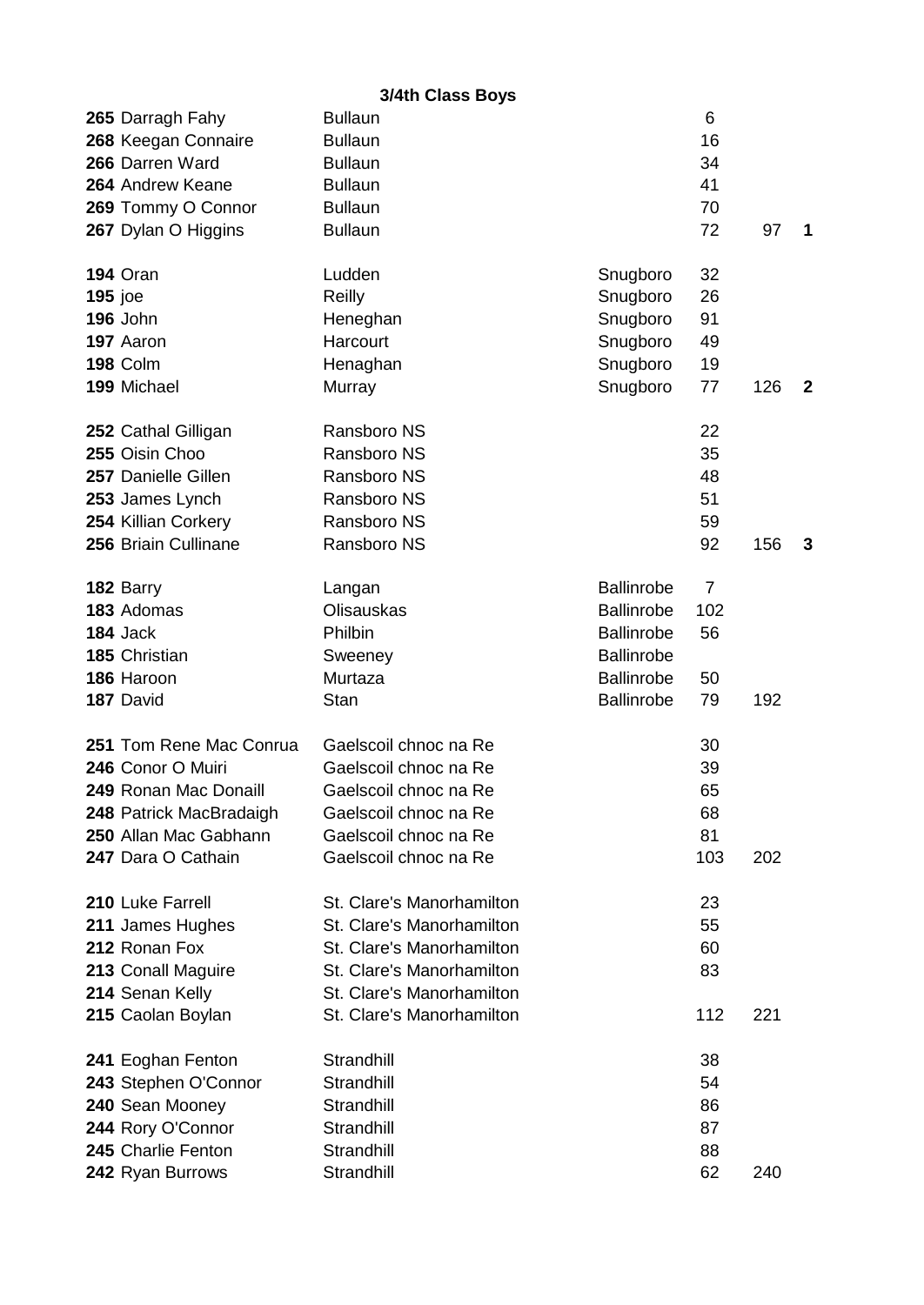|                  | 297 Conor Carley          | Scoil Bhride Four Mile House |          | 52  |     |
|------------------|---------------------------|------------------------------|----------|-----|-----|
|                  | 299 Eoin Kelleher         | Scoil Bhride Four Mile House |          | 67  |     |
| 300 Marc Shally  |                           | Scoil Bhride Four Mile House |          | 74  |     |
|                  | 301 James Reilly          | Scoil Bhride Four Mile House |          | 89  |     |
|                  | 302 Harry Waldron         | Scoil Bhride Four Mile House |          | 114 |     |
| 298 Luke Shally  |                           | Scoil Bhride Four Mile House |          |     | 282 |
|                  |                           |                              |          |     |     |
| 304 Isaac Oliver |                           | St Ronan's NS Taughmaconnell |          | 46  |     |
|                  | <b>307 Michael Brooks</b> | St Ronan's NS Taughmaconnell |          | 61  |     |
|                  | 305 Shane Moore           | St Ronan's NS Taughmaconnell |          | 85  |     |
|                  | 306 Mark Bradley          | St Ronan's NS Taughmaconnell |          | 98  |     |
|                  | 308 Kealan Doran          | St Ronan's NS Taughmaconnell |          | 106 | 290 |
| 303 Ross Glynn   |                           | St Ronan's NS Taughmaconnell |          |     |     |
|                  |                           |                              |          |     |     |
|                  | 170 James Hagan           | Newtownforbes                |          | 10  |     |
|                  | 173 Cormac Flynn          | Newtownforbes                |          | 84  |     |
|                  | 172 Eana Madden           | Newtownforbes                |          | 99  |     |
|                  | 171 Cathal Lynch          | Newtownforbes                |          | 101 |     |
|                  | 175 Eoghan Kiernan        | Newtownforbes                |          | 108 |     |
|                  | 174 Michael Glennon       | Newtownforbes                |          | 110 | 294 |
|                  |                           |                              |          |     |     |
|                  | 223 Josh McWeeney         | St. Patrick Drumshanbo       |          | 63  |     |
| 222 Mark Nolan   |                           | St. Patrick Drumshanbo       |          | 75  |     |
|                  | 226 Jacob Zapala          | St. Patrick Drumshanbo       |          | 78  |     |
|                  | 224 Kaelin Spark          | St. Patrick Drumshanbo       |          | 95  |     |
| 225 Brian Nolan  |                           | St. Patrick Drumshanbo       |          | 113 |     |
|                  | 227 Kasper Wrzaiczkie     | St. Patrick Drumshanbo       |          | 117 | 311 |
|                  |                           |                              |          |     |     |
|                  | 160 Daragh Mulligan       | Colehill                     |          | 66  |     |
|                  | 163 Jack O'Farrell        | Colehill                     |          | 69  |     |
|                  | 161 Diarmuid breslin      | Colehill                     |          | 100 |     |
|                  | <b>162 Matthew Reilly</b> | Colehill                     |          | 105 |     |
|                  | <b>159 Cormac Mulvey</b>  | Colehill                     | Longford | 121 | 340 |
|                  | 164 Aidan Murtagh         | Colehill                     |          |     |     |
|                  |                           |                              |          |     |     |
|                  | 309 Aaron Hogan           | Creagh N.S.                  |          | 17  |     |
| 311              | <b>Brian Fitzpatrick</b>  | Creagh N.S.                  |          | 104 |     |
|                  | 313 Daniel Mooney         | Creagh N.S.                  |          | 115 |     |
|                  | 312 Evan McKeon           | Creagh N.S.                  |          | 116 |     |
|                  | 314 Tiernan Hanrahan      | Creagh N.S.                  |          | 119 | 352 |
|                  | 310 Adam Doran            | Creagh N.S.                  |          |     |     |
|                  |                           |                              |          |     |     |
|                  | 216 Conor Ó Duigeanáin    | Gaelscoil Liatrioma          |          | 97  |     |
|                  | 217 Luke Mac Cathal       | Gaelscoil Liatrioma          |          |     |     |
|                  | 218 Andrew Ó Duigín       | <b>Gaelscoil Liatrioma</b>   |          | 109 |     |
|                  | 219 Jamie Ó Ciaráin       | <b>Gaelscoil Liatrioma</b>   |          |     |     |
|                  | 220 Aaron Ó Gibne         | Gaelscoil Liatrioma          |          | 111 |     |
|                  | 221 Luke Mac Gabhann      | Gaelscoil Liatrioma          |          | 118 | 435 |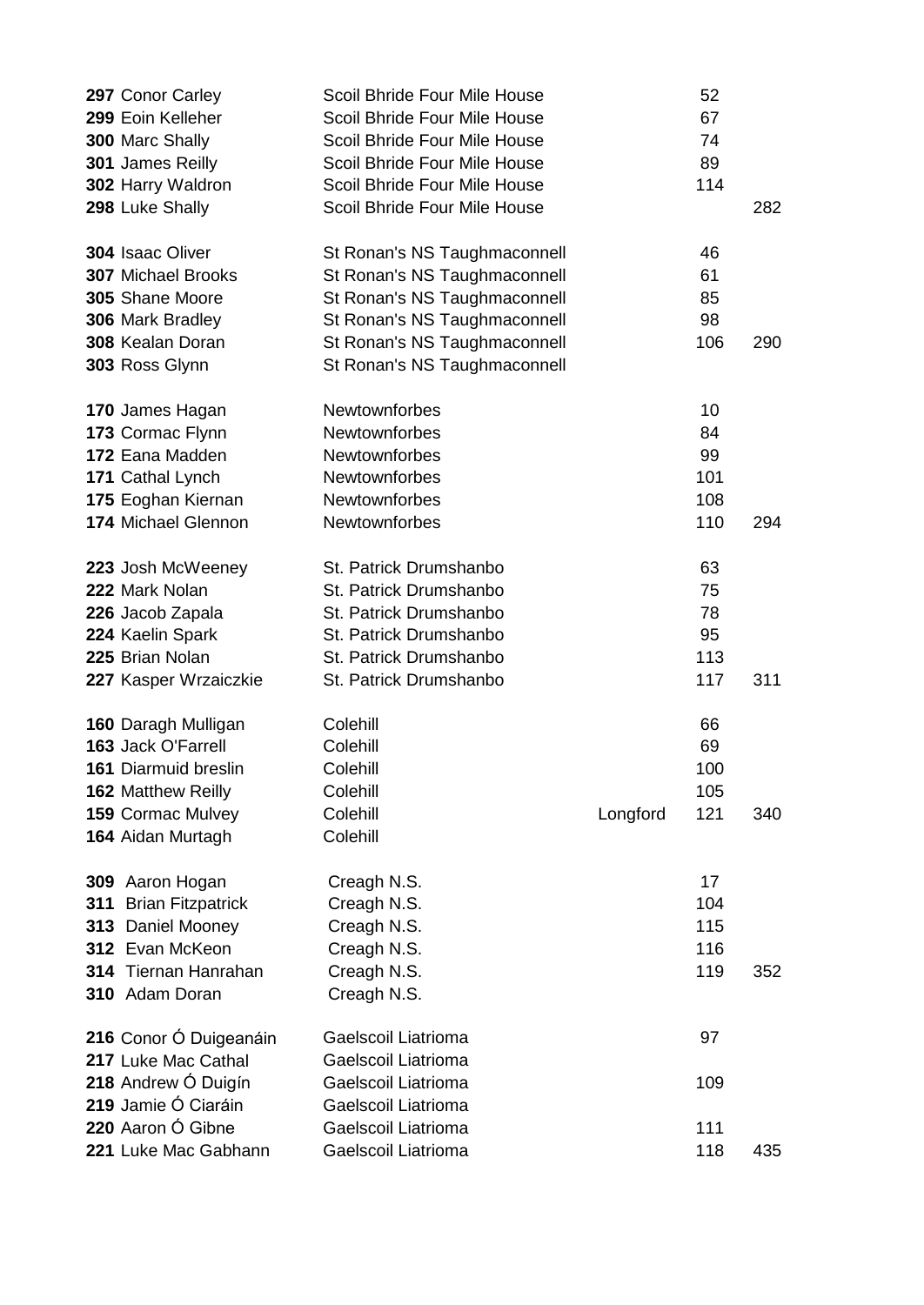| 5th/6th Class Girls            |                            |                          |    |     |   |  |
|--------------------------------|----------------------------|--------------------------|----|-----|---|--|
| 470 Aoibheann Fitzpatrick      | Creagh N.S.                |                          | 2  |     |   |  |
| 471 Leah Clarke                | Creagh N.S.                |                          |    |     |   |  |
| 472 Clodagh Killeen            | Creagh N.S.                |                          | 34 |     |   |  |
| 473 Emma McGreal               | Creagh N.S.                |                          | 39 |     |   |  |
| 474 Roisin Grealy              | Creagh N.S.                |                          | 44 |     |   |  |
| 475 Kayla McKeon               | Creagh N.S.                |                          | 62 | 119 | 1 |  |
| 431 Clodagh O'Meara            | Craughwell NS              |                          | 9  |     |   |  |
| 432 Aisling Whyte              | Craughwell NS              |                          | 24 |     |   |  |
| 433 Chloe Hallinan             | Craughwell NS              |                          | 58 |     |   |  |
| 434 Siofra Davis               | Craughwell NS              |                          | 59 |     |   |  |
| 435 Grace Keaveney             | Craughwell NS              |                          | 37 |     |   |  |
| 436 Erin Kelly                 | Craughwell NS              |                          | 69 | 128 | 2 |  |
| 437 Kayla Madden               | Scoil Chroí Naofa, Athenry |                          | 12 |     |   |  |
| 438 Leonore Church             | Scoil Chroí Naofa, Athenry |                          | 14 |     |   |  |
| 439 Abigail Oshea              | Scoil Chroí Naofa, Athenry |                          | 51 |     |   |  |
| 440 Aine Hardiman              | Scoil Chroí Naofa, Athenry |                          | 81 |     |   |  |
| 441 Ciara Walsh                | Scoil Chroí Naofa, Athenry |                          | 53 |     |   |  |
| 442 Mia Lukina                 | Scoil Chroí Naofa, Athenry |                          | 83 | 130 | 3 |  |
| 354 Molly                      | Williams                   | Scoil Phádraig, Westport | 17 |     |   |  |
| 355 Emilie                     | O'Connell                  | Scoil Phádraig, Westport | 20 |     |   |  |
| <b>356 Lucy</b>                | O'Connell                  | Scoil Phádraig, Westport | 47 |     |   |  |
| 357 Maeve                      | Donovan                    | Scoil Phádraig, Westport | 61 |     |   |  |
| 358 Aoibheann                  | Hopkins                    | Scoil Phádraig, Westport | 84 |     |   |  |
| <b>359 Eva</b>                 | Ryall                      | Scoil Phádraig, Westport | 99 | 145 |   |  |
|                                |                            |                          |    |     |   |  |
| 348 Niamh                      | <b>McNulty</b>             | Quay, Ballina            | 32 |     |   |  |
| 349 Katie                      | <b>McNulty</b>             | Quay, Ballina            | 26 |     |   |  |
| 350 Ciara                      | Honan                      | Quay, Ballina            | 63 |     |   |  |
| 351 Rachel                     | Foley                      | Quay, Ballina            | 40 |     |   |  |
| <b>352 Zara</b>                | Daly                       | Quay, Ballina            | 97 |     |   |  |
| 353 Ciara                      | Golden                     | Quay, Ballina            | 93 | 161 |   |  |
| 417 Gemma 'Callaghan           | Rathcormac Ns              |                          | 5  |     |   |  |
| 418 Anna Currid                | Rathcormac Ns              |                          | 64 |     |   |  |
| 419 Eabha Kilfeather           | Rathcormac Ns              |                          | 88 |     |   |  |
| 420 Jasmine Dunleavy           | Rathcormac Ns              |                          | 71 |     |   |  |
| 421 Kiera Ferguson             | Rathcormac Ns              |                          | 66 |     |   |  |
| 422 Siofra McCarthy            | Rathcormac Ns              |                          | 77 | 206 |   |  |
| 323 Amy Finnegan               | Killoe                     | Longford                 | 49 |     |   |  |
| 324 Eimear Igoe                | Killoe                     |                          |    |     |   |  |
| 325 Grainne Rooney             | Killoe                     |                          | 55 |     |   |  |
| 326 Rachel Briody              | Killoe                     |                          | 41 |     |   |  |
| 327 Rebecca Moorehead          | Killoe                     |                          | 78 |     |   |  |
| 328 Robin O'Neill              | Killoe                     |                          | 82 | 223 |   |  |
| 411 Eabha Nic Amhlai           | Gaelscoil chnoc na Re      |                          | 94 |     |   |  |
| 412 Aimee Nic Gabhann          | Gaelscoil chnoc na Re      |                          | 29 |     |   |  |
| 413 Anna Ni Reachtaire         | Gaelscoil chnoc na Re      |                          |    |     |   |  |
| 414 Tara Nic an Bhreithiunaigh | Gaelscoil chnoc na Re      |                          | 25 |     |   |  |
| 415 Ceoilin Ni Bhroin          | Gaelscoil chnoc na Re      |                          | 87 | 235 |   |  |
| 416 Stephanie Nic Lochlainn    | Gaelscoil chnoc na Re      |                          |    |     |   |  |
| 476 Michaela Lohan             | Ballymurray N.S.           |                          | 57 |     |   |  |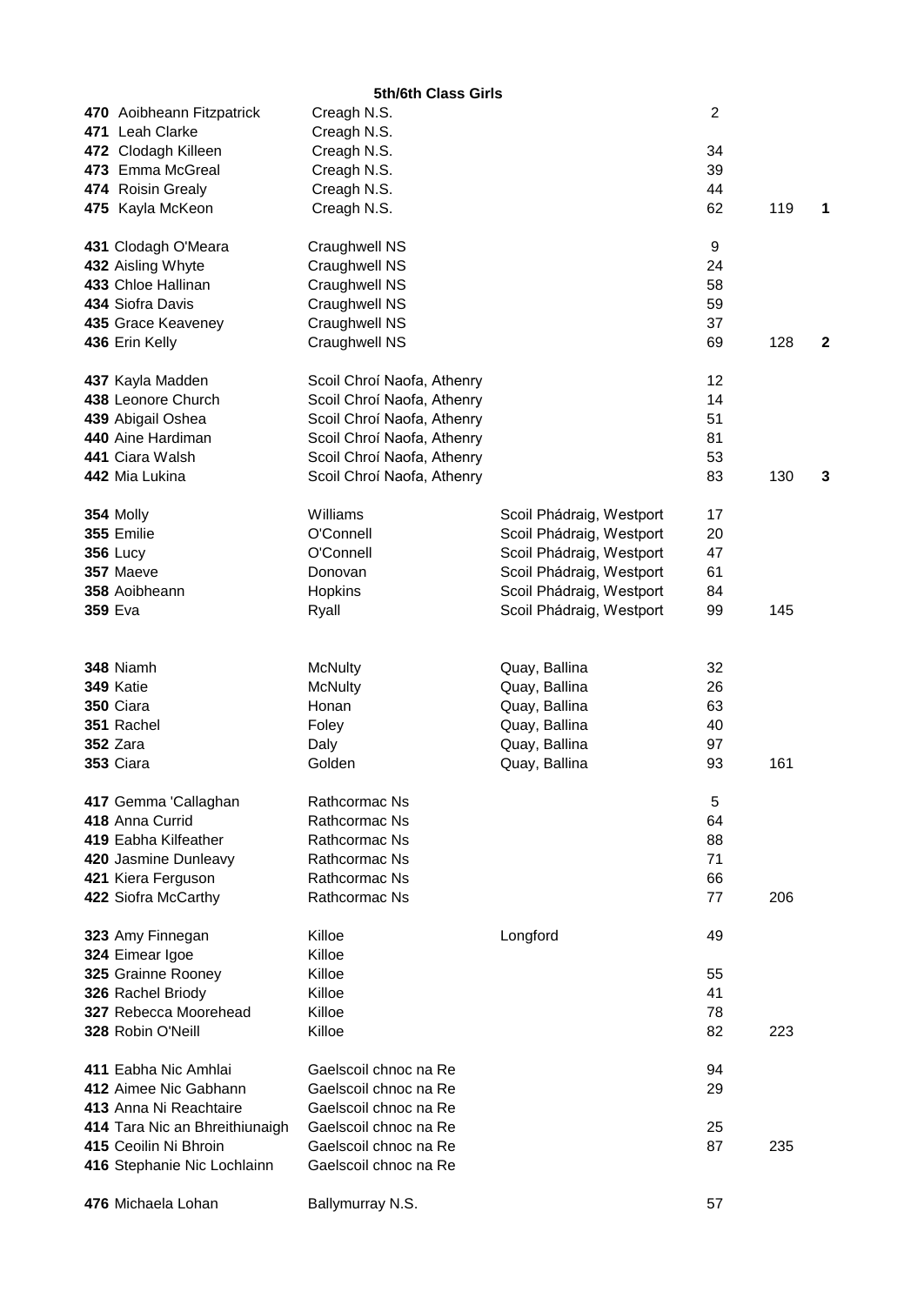| 477 Michelle Rogers     | Ballymurray N.S.     |                           | 76  |     |
|-------------------------|----------------------|---------------------------|-----|-----|
| 478 Hannah Murray       | Ballymurray N.S.     |                           | 31  |     |
| 479 Iona Hanley         | Ballymurray N.S.     |                           | 91  | 255 |
| 480 Hope Sherwin        | Ballymurray N.S.     |                           |     |     |
| 481 Emma Connaughton    | Ballymurray N.S.     |                           |     |     |
| <b>360 Ellie</b>        | Nic Uidir            | Gaelscoil Uileog de Burca | 46  |     |
| <b>361 Amy</b>          | Ni Choimin           | Gaelscoil Uileog de Burca | 67  |     |
| 362 Sienna              | Ni Cheallaigh        | Gaelscoil Uileog de Burca | 65  |     |
| 363 Ashling             | Ni Choimin           | Gaelscoil Uileog de Burca | 79  |     |
| 364 Siomha              | Nic an Utaigh        | Gaelscoil Uileog de Burca | 80  |     |
| 365 Amber               | Ni Choileain         | Gaelscoil Uileog de Burca | 98  | 257 |
|                         |                      |                           |     |     |
| 335 Sian Gallagher      | Aradgh               |                           | 36  |     |
| 336 Evie O'Rourke Grant | Aradgh               |                           | 75  |     |
| 337 Katie Duignan       | Aradgh               |                           | 85  |     |
| 338 Emma Farrell        | Aradgh               |                           |     |     |
| 339 Lucia Hoysted       | Aradgh               |                           |     |     |
| 340 Aine Murray         | Aradgh               |                           | 90  | 286 |
| 405 Aimee Keane         | <b>Strandhill NS</b> |                           | 43  |     |
| 406 Luisa Mooney        | <b>Strandhill NS</b> |                           | 73  |     |
| 407 Mollie Ronan        | <b>Strandhill NS</b> |                           | 100 |     |
| 408 Lauren Dalton       | <b>Strandhill NS</b> |                           | 92  |     |
| 409 Orlaith Beirne      | <b>Strandhill NS</b> |                           | 101 | 308 |
| 410 Blaine Heekin       | <b>Strandhill NS</b> |                           |     |     |
|                         |                      |                           |     |     |
| 329 Amy Burke           | <b>Newtownforbes</b> |                           | 74  |     |
| 330 Alyssa Galligan     | Newtownforbes        |                           | 54  |     |
| 331 Tara Crossan        | <b>Newtownforbes</b> |                           | 89  |     |
| 332 Katie Manning       | Newtownforbes        |                           | 95  | 312 |
| 333 Ella Jackson        | <b>Newtownforbes</b> |                           |     |     |
| 334 Caitlin Mahon       | <b>Newtownforbes</b> |                           |     |     |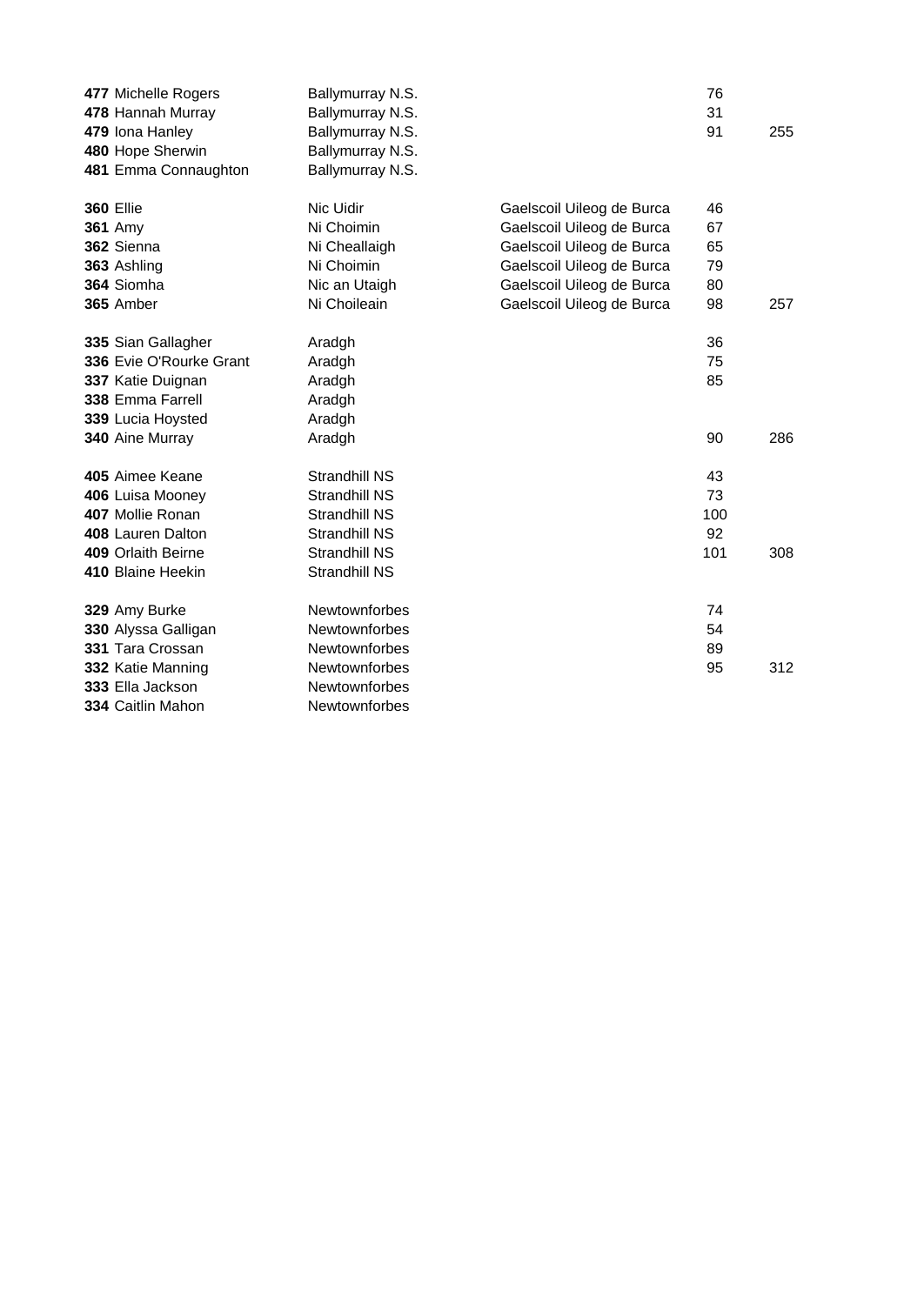| 5th/6th Class Boys           |                      |                     |                  |     |              |  |
|------------------------------|----------------------|---------------------|------------------|-----|--------------|--|
| 561 Rian O'Callaghan         | <b>Rathcormac NS</b> |                     | $\overline{2}$   |     |              |  |
| 562 Joe Campbell             | <b>Rathcormac NS</b> |                     | $\boldsymbol{9}$ |     |              |  |
| <b>563 Michael Carroll</b>   | Rathcormac NS        |                     | 43               |     |              |  |
| 564 Finn Campbell            | Rathcormac NS        |                     | 40               |     |              |  |
| 565 Matthew Percy            | <b>Rathcormac NS</b> |                     | 50               |     |              |  |
| 566 Samuel Regan             | <b>Rathcormac NS</b> |                     | 55               | 94  | 1            |  |
|                              |                      |                     |                  |     |              |  |
| 509 Pearse                   | Gallagher            | St. Pats, Castlebar | 4                |     |              |  |
| 510 Franklin                 | Orekwute             | St.Pats, Castlebar  | 18               |     |              |  |
| <b>511 Colm</b>              | Enright              | St.Pats, Castlebar  | 41               |     |              |  |
| 512 Sean                     | Coyle                | St.Pats, Castlebar  | 35               |     |              |  |
| 513 Viktor                   | Okojie               | St.Pats, Castlebar  | 48               |     |              |  |
| 514 Charlie                  | McDonagh             | St.Pats, Castlebar  | 51               | 98  | $\mathbf{2}$ |  |
|                              |                      |                     |                  |     |              |  |
| 515 Oliver                   | Armstrong            | Foxford             | 23               |     |              |  |
| 516 Joshua                   | Dootson              | Foxford             | 5                |     |              |  |
| 517 Daragh                   | Staunton             | Foxford             | 21               |     |              |  |
| 518 Jamie                    | Clarke               | Foxford             | 56               |     |              |  |
| 519 Shane                    | Moyles               | Foxford             | 64               |     |              |  |
| 520 Aodháb                   | <b>McCarthy</b>      | Foxford             | 74               | 105 | 3            |  |
|                              |                      |                     |                  |     |              |  |
| <b>591 ANDREW HORAN</b>      | Doorus               |                     | 8                |     |              |  |
| <b>592 CATHAL CORLESS</b>    | Doorus               |                     |                  |     |              |  |
| <b>593 MARK COSTELLO</b>     | Doorus               |                     | 59               |     |              |  |
| <b>594 MICHAEL CURTIN</b>    | Doorus               |                     | 24               |     |              |  |
| <b>595 MICHAEL MCSWEENEY</b> | Doorus               |                     | 39               | 130 |              |  |
| 596 RHYS O CONNOR            |                      |                     |                  |     |              |  |
|                              | Doorus               |                     |                  |     |              |  |
| 630 Declan kennedy           | Croghan n.S          |                     | 10               |     |              |  |
| 631 Patrick kennedy          | Croghan n.S          |                     | 3                |     |              |  |
| 632 Donnacha Meehan          | Croghan n.S          |                     | 60               |     |              |  |
| 633 Steven murray            | Croghan n.S          |                     | 68               |     |              |  |
| 634 Eolann nugent            | Croghan n.S          |                     | 69               |     |              |  |
|                              |                      |                     |                  |     |              |  |
| 635 Luke Flannagan           | Croghan n.S          |                     | 86               | 141 |              |  |
| 573 John Corcoran            | Geevagh NS           |                     | 26               |     |              |  |
| 574 Odhran Conlon            | Geevagh NS           |                     |                  |     |              |  |
|                              |                      |                     | 45               |     |              |  |
| 575 Jamie Brehany            | Geevagh NS           |                     | 28               |     |              |  |
| 576 Dara Moyston             | Geevagh NS           |                     |                  |     |              |  |
| 577 Darragh Mastin           | Geevagh NS           |                     | 67               |     |              |  |
| 578 Sean Turner              | Geevagh NS           |                     | 72               | 166 |              |  |
| 521 Conor                    | Nolan                | <b>Balla</b>        | 19               |     |              |  |
| 522 James                    | Dunne                | <b>Balla</b>        | 81               |     |              |  |
| 523 Shane                    | Sinnott              | <b>Balla</b>        | 42               |     |              |  |
|                              |                      |                     |                  |     |              |  |
| 524 Kealan                   | Ryan                 | <b>Balla</b>        | 44               |     |              |  |
| 525 David                    | Dolan                | <b>Balla</b>        | 77               |     |              |  |
| <b>526 Sean</b>              | Kavanagh             | <b>Balla</b>        | 65               | 170 |              |  |